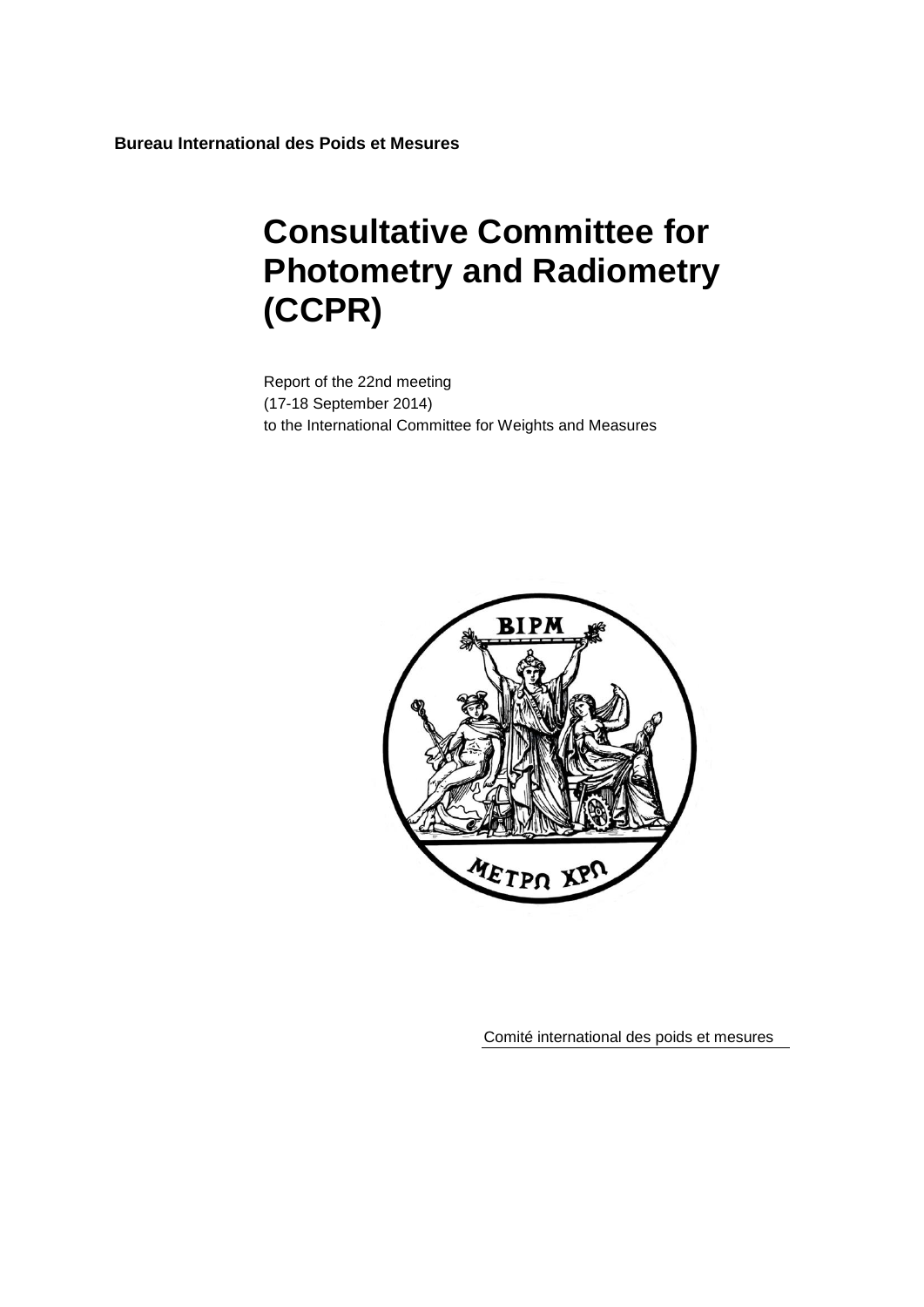Note:

Following a decision made by the International Committee for Weights and Measures at its 92nd meeting in October 2003, Reports of meetings of Consultative Committees will henceforth be published only on the BIPM website in the form presented here.

Full bilingual printed versions in French and English will no longer appear.

> M.J.T. Milton, Director of the BIPM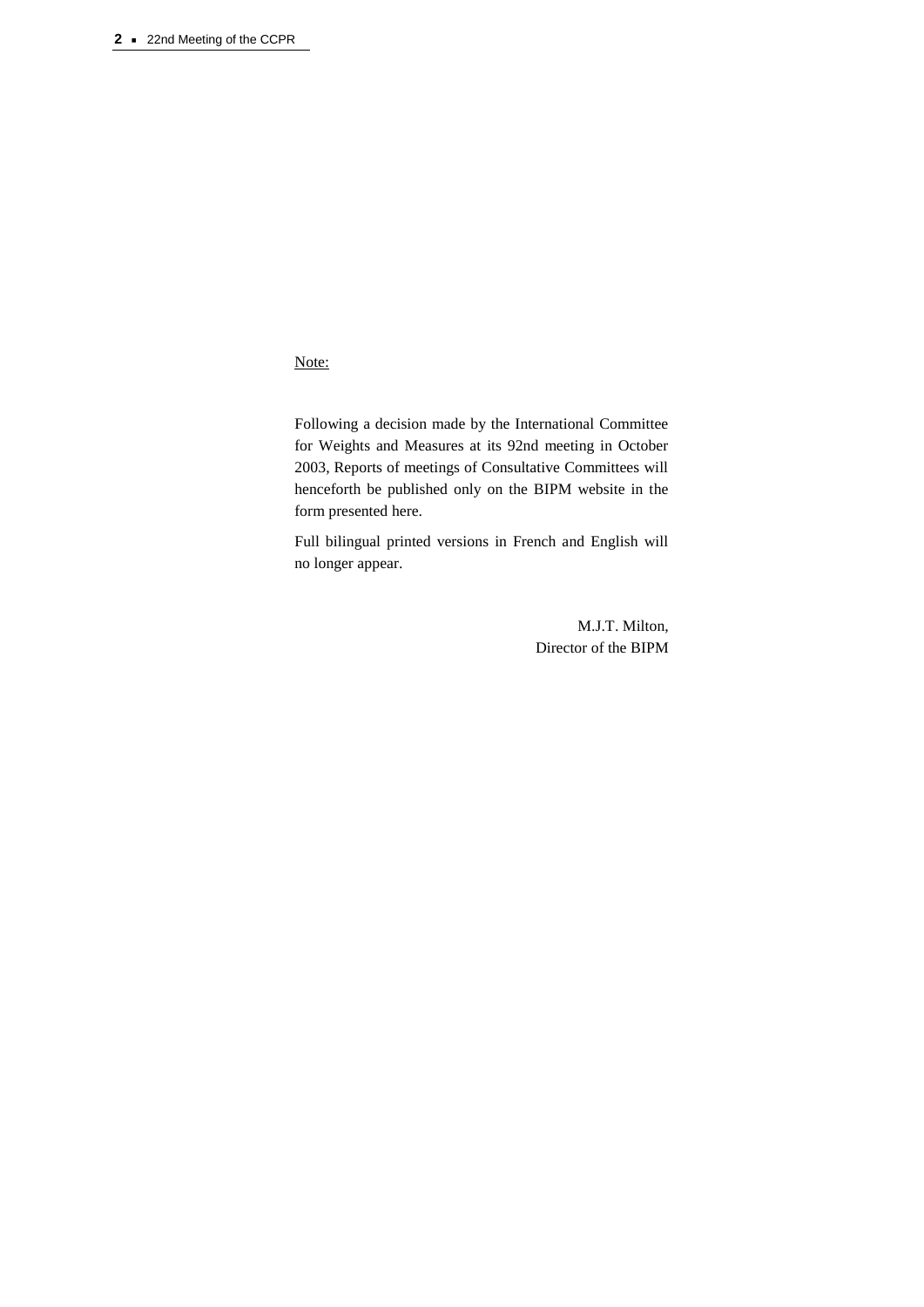## **LIST OF MEMBERS OF THE CONSULTATIVE COMMITTEE FOR PHOTOMETRY AND RADIOMETRY**

as of 17 September 2014

#### **President**

Dr T. Usuda, member of the International Committee for Weights and Measures, National Metrology Institute of Japan [NMIJ/AIST], Tsukuba.

#### **Executive Secretary**

Dr M. Stock, International Bureau of Weights and Measures [BIPM], Sèvres.

#### **Members**

Agency for Science, Technology and Research [A\*STAR], Singapore. All Russian Research Institute for Optical and Physical Measurements, Rosstandart [VNIIOFI], Moscow. Centre for Metrology and Accreditation [MIKES], Espoo. Centro Nacional de Metrología [CENAM], Querétaro. Federal Institute of Metrology [METAS], Bern-Wabern. Instituto de Optica "Daza de Valdés" [IO-CSIC], Madrid. Istituto Nazionale di Ricerca Metrologica [INRIM], Turin. Korea Research Institute of Standards and Science [KRISS], Daejeon. Laboratoire National de Métrologie et d'Essais [LNE], Paris. Measurement Standards Laboratory of New Zealand [MSL], Lower Hutt. National Institute of Metrology [NIM], Beijing. National Institute of Standards and Technology [NIST], Gaithersburg. National Measurement Institute of Australia [NMIA], Lindfield. National Metrology Institute of Japan, AIST [NMIJ/AIST], Tsukuba. National Metrology Institute of South Africa [NMISA], Pretoria. National Metrology Institute of Turkey [UME], Gebze-Kocaeli. National Physical Laboratory [NPL], Teddington. National Research Council of Canada [NRC], Ottawa. Physikalisch-Meteorologisches Observatorium Davos and World Radiation Center [PMOD/WRC], Davos Dorf. Physikalisch-Technische Bundesanstalt [PTB], Braunschweig. Slovak Institute of Metrology/Slovenský Metrologický Ústav [SMU], Bratislava. VSL, [VSL], Delft. The Director of the International Bureau of Weights and Measures [BIPM], Sèvres.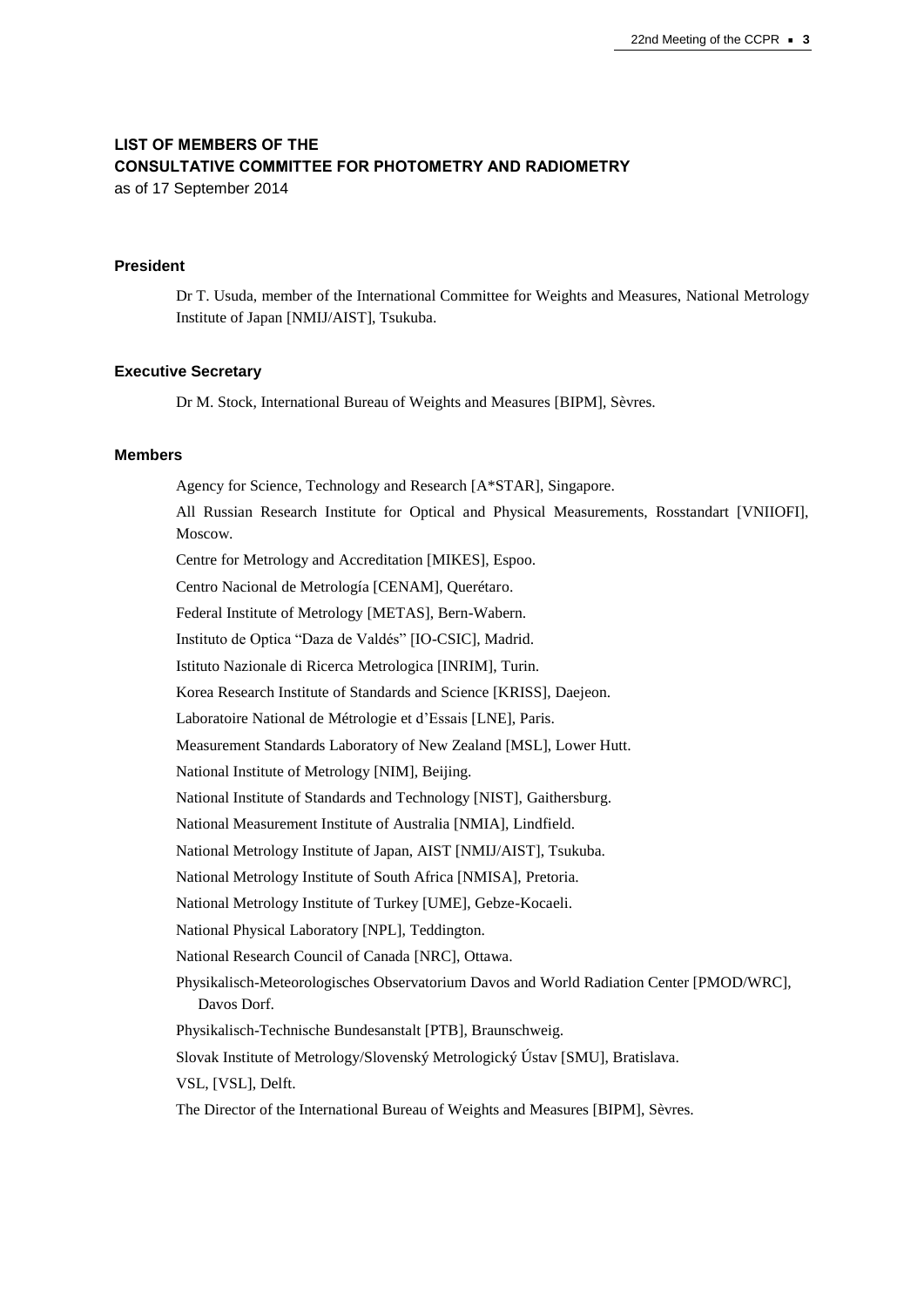## **4 ·** 22nd Meeting of the CCPR

#### **Observers**

International Commission on Illumination [CIE], Vienna

Czech Metrology Institute [CMI], Brno

Instituto Nacional de Metrologia, Qualidade e Tecnologia [INMETRO], Rio de Janeiro

World Meteorological Organization [WMO], Geneva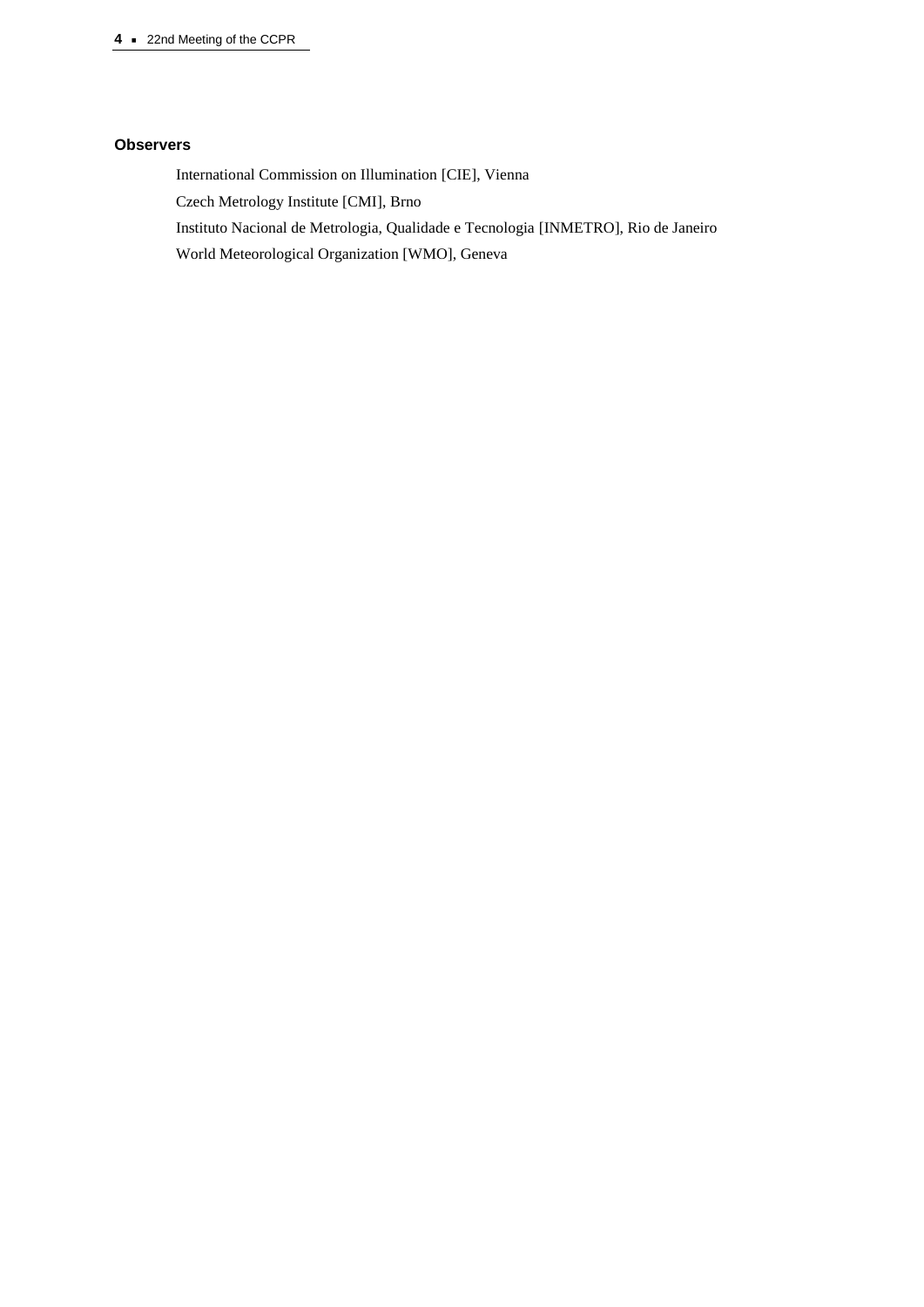## **1. OPENING OF THE MEETING, MEMBERS AND OBSERVERS PRESENT, INTRODUCTIONS**

The Consultative Committee for Photometry and Radiometry (CCPR) held its 22nd meeting at the International Bureau of Weights and Measures (BIPM) headquarters at Sèvres, France, on Wednesday 17 September and Thursday 18 September 2014.

The meeting was chaired by the CCPR President, Dr. T. Usuda (CIPM member).

The following delegates from member institutes were present: P. Blattner (METAS), J. Campos Acosta (IO-CSIC), J.R. Filtz (LNE), N. Fox (NPL), E. Ikonen (MIKES), M. Krempasky (SMU), S. Kück (PTB), D.-H. Lee (KRISS), Y. Lin (NIM), Y. Liu (A\*STAR), P. Manson (NMIA), C. Matamoros (CENAM), M. Milton (Director of the BIPM), K. Nield (MSL), Y. Ohno (NIST), M.L. Rastello (INRIM), F. Sametoglu (UME), V.I. Sapritsky (VNIIOFI), W. Schmutz (PMOD/WRC), R. Sieberhagen (NMISA), S. van den Berg (VSL), T. Zama (NMIJ), J. Zwinkels (NRC).

Experts from member institutes: S. Anevsky (VNIIOFI), H.A. Castillo (CENAM), M. Dowell (NIST), J. Dubard (LNE), G.T. Fraser (NIST), T. Goodman (NPL), B. Khlevnoy (VNIIOFI), M. Nadal (NIST), G. Obein (LNE-Cnam), B. Rougié (LNE-Cnam), A. Sperling (PTB), L.L. Tay (NRC), G. Ulm (PTB).

Observers: A.P. Alvarenga (INMETRO), I. Rüedi (WMO), M. Smid (CMI).

Guests: H.L. Yu (CMS/ITRI), W. Bich (INRIM).

Also attending the meeting: M. Stock (Executive Secretary of the CCPR, BIPM), C. Thomas (Coordinator of the KCDB, BIPM).

Apologies were received from T. Gerlai (MKEH), Natasha Nel-Sakharova (NMISA).

Dr Usuda opened the meeting and began by introducing himself. He has been a CIPM member since 2012 and he had taken over the Chairmanship of the CCPR at the start of 2013. He then invited those present to introduce themselves. Dr Usuda noted the new member from Physikalisch-Meteorologisches Observatorium Davos and World Radiation Center [PMOD/WRC] and the observers.

Dr Usuda then invited Dr Milton, Director of the BIPM, to present some issues and highlights from the BIPM. The points raised by Dr Milton included the General Conference on Weights and Measures (November 2014) which is expected to endorse the progress towards the redefinition of the SI, the focus on long-term strategy for BIPM and CIPM, including the strategic planning documents prepared by all the Consultative Committees and the focus in the BIPM's work programme on coordinating the work of the Consultative Committees and the work of the BIPM laboratories which focuses on the coordination of comparisons and development of related techniques. He also described the proposed visitor Visitor Programme at the BIPM, the planned measurement campaign using the International Prototype of the Kilogram in the Mass Department and two workshops proposed for 2015, one on measurement uncertainty and the new GUM and the other on carbon measurements.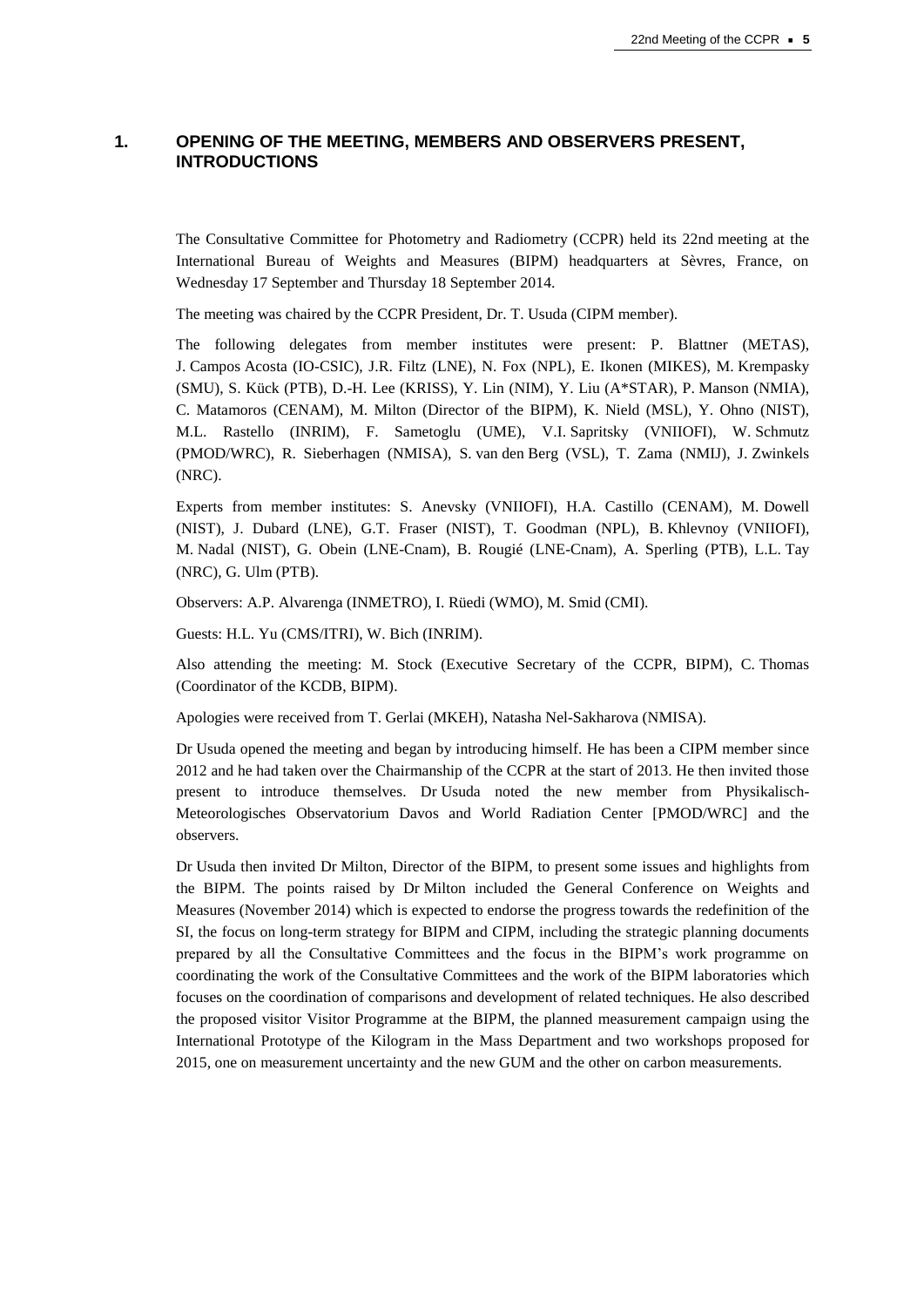## **2. APPOINTMENT OF THE RAPPORTEUR AND FINALIZATION OF THE AGENDA**

Dr Manson was appointed rapporteur for the meeting.

Dr Usuda commented that the agenda had been circulated, and asked for suggested changes. None were received and the agenda was adopted.

## **3. APPROVAL OF THE MINUTES AND MATTERS ARISING FROM THE MINUTES OF THE LAST MEETING**

Dr Usuda invited Dr Stock to review the action points from the previous CCPR meeting in 2012.

**AP1**: Dr Hengstberger will discuss with the CCL President the best location for refractive index and related CMCs and report back to the CCPR.

*Completed: This had been discussed at the CCPR WG-CMC meeting held earlier in the week. The Consultative Committee for Length has agreed that CMCs for refractive index should be managed by the CCPR. There are two existing CMCs for refractive index – these should be transferred to the CCPR and the CCPR should create the related service categories in its own list.*

**AP2**: TG for comparison analysis (part of the WG-KC) to investigate the relationship between Birge ratio and chi-squared.

*This was not discussed during the WG-KC meeting earlier in the week. Dr Ohno pointed out that a workshop on comparison analysis is planned for 2015 and that this issue will be resolved then.*

**AP3**: Dr Ohno to proceed to a final check of CCPR-G2 Rev. 3 and publication on the CCPR website.

*Completed: The guideline has been published.*

**AP4**: CCPR-G4 and CCPR-G5 to be reviewed by WG-KC and to be submitted to the CCPR for approval for publication by email.

*Completed: Both guidelines have been published.*

**AP5**: Availability of BIPM for WG-KC and WG-SP meetings 22 to 23 April 2013 to be confirmed (Dr Stock).

*Completed.*

**AP6**: WG-SP membership criteria v1.3a will become CCPR-G8 and will be published on the CCPR website.

*The guidelines have been approved but have not yet been published as a CCPR guidance document on the CCPR web site. After a brief discussion it was concluded that this is not appropriate.*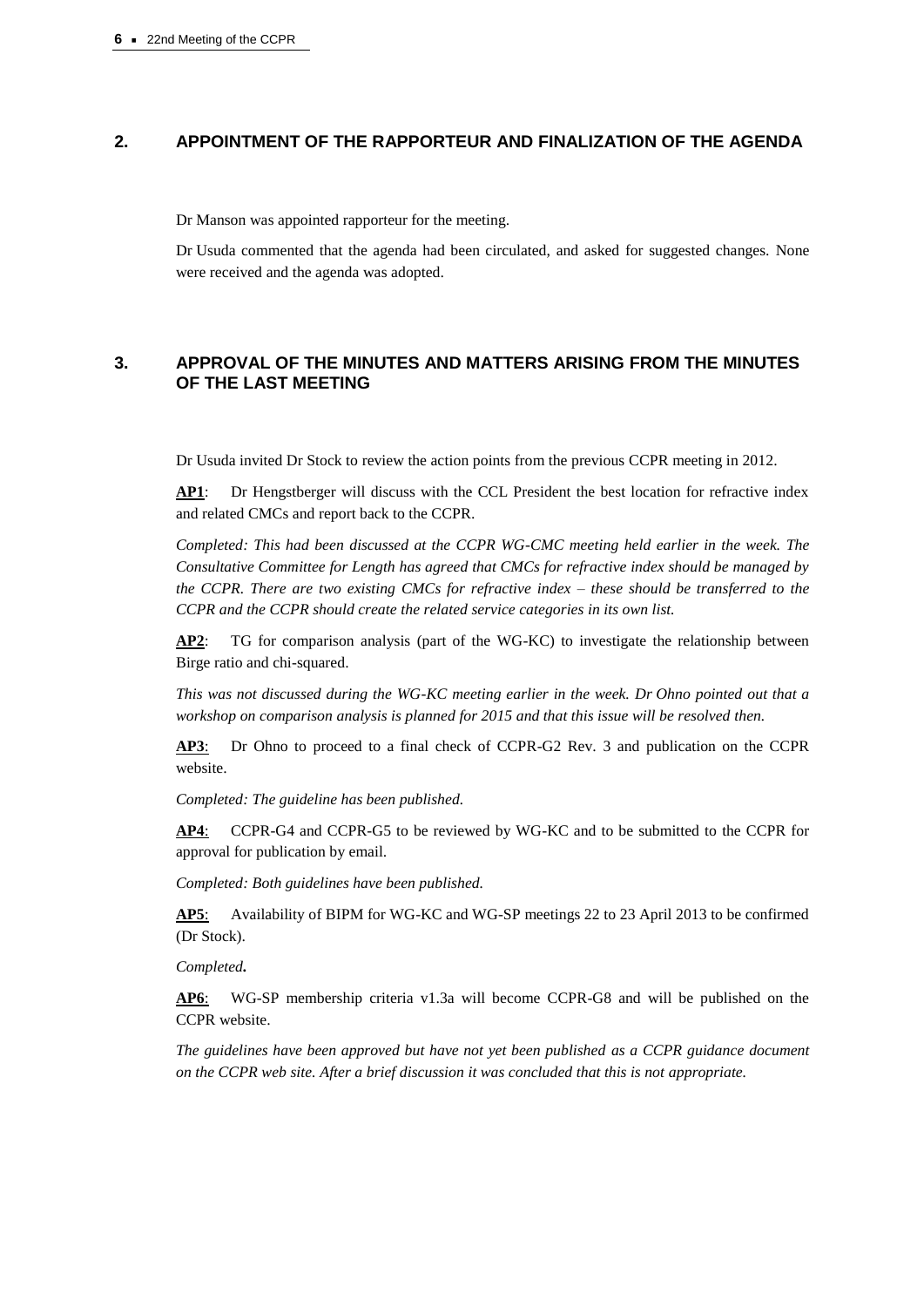**AP7**: Dr Ohno and Dr Zwinkels to propose modified terms of reference and to coordinate the work on the *mise en pratique* for the definition of the candela (1-3 pages) with the work of updating the document on "Principles Governing Photometry".

*In progress. This was discussed at the WG-SP meeting earlier in the week and is included in the report of that Working Group.*

**AP8**: Joint TG of the CCPR/CIE be formed, chaired by Dr Ohno, to produce a revised publication on "Principles governing photometry".

*Completed. The joint technical committee, JTC-2 (CIE-CCPR) Principles Governing Photometry, chaired by Dr Ohno, was formed within the CIE in April 2012, and the work is in progress.*

**AP9**: Enquire as to logistic for holding CCPR-WG meetings at the CIE mid-term meeting venue or at LNE.

*Completed.*

Dr Usuda noted that the minutes had been available for comment for some time. He then invited further comments and, there being none, declared that the minutes of the previous meeting were accepted.

## **4. DOCUMENTS PRESENTED TO THE MEETING**

The list of documents shown to the meeting is included in Appendix 1. There were no requests for additional documents to be presented.

## **5. REPORT OF THE WORKING GROUP ON CALIBRATION AND MEASUREMENT CAPABILITIES (WG-CMC)**

The report was presented by Mr Sieberhagen, Acting Chair of WG-CMC and AFRIMETS representative. The working group met on 15 September 2014 at the BIPM. The meeting was chaired by Mr Sieberhagen, and representatives from AFRIMETS, APMP, COOMET, EURAMET and SIM were present along with 28 observers.

Three service classifications have been updated following the last meeting  $-2.7$  Responsivity, solar, irradiance; 3.5 Radiant flux, spectral; and 5.8 Radiant flux, total.

Inconsistencies between the service category list and the Excel table were discussed at the meeting. The meeting established two related action points: the Excel table is to be reviewed, clarified and simplified and the RMO TC Chairs are to complete the table for submission to the KCDB (once it has been approved).

Two new service categories were discussed at the meeting. The first was related to Optical Time-Domain Reflectometry (OTDR). Currently there is only one service category (7.10.1: Length,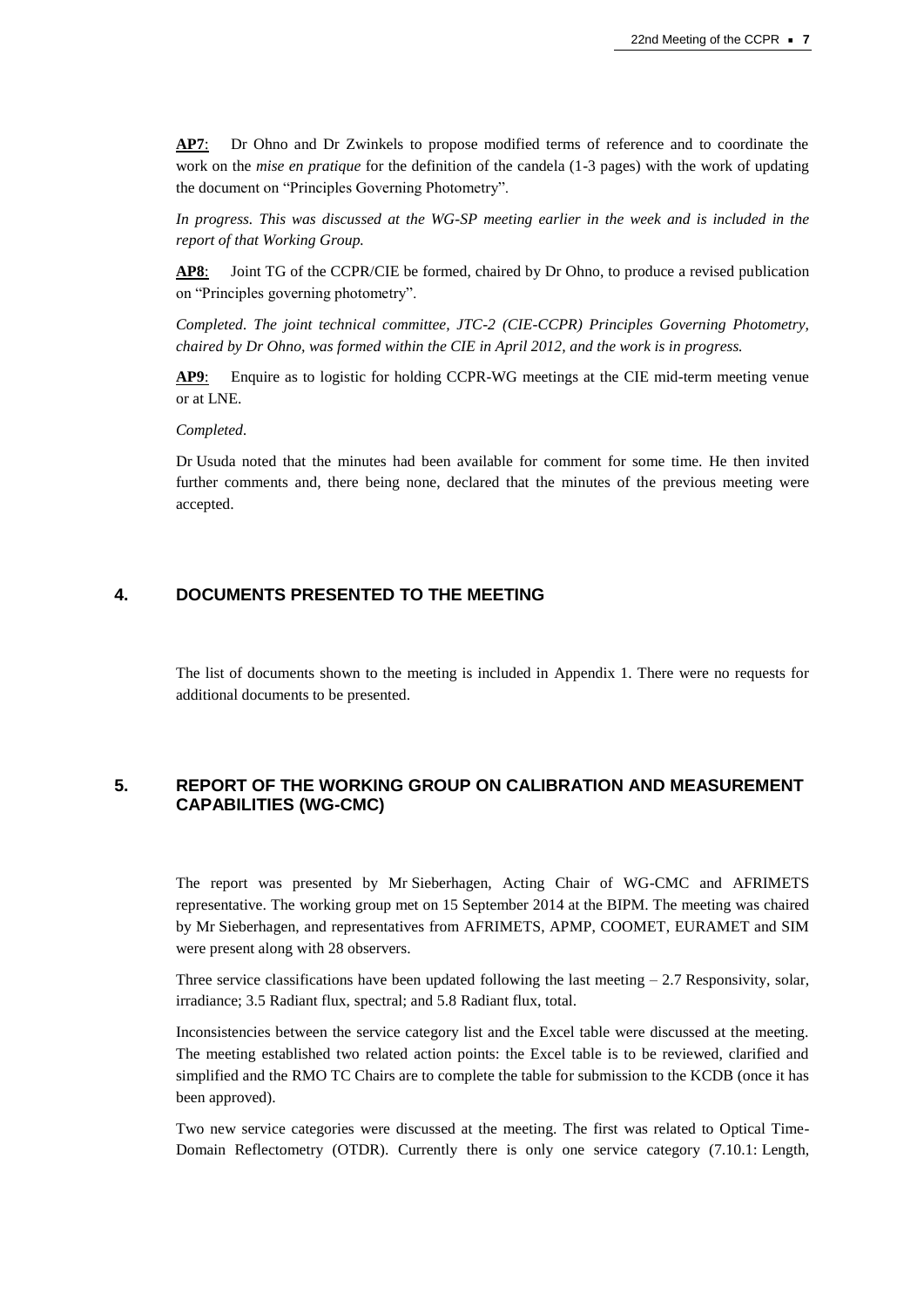OTDR), however it would be preferable for the service categories to match commonly used calibration procedures and to include the attenuation scale of OTDR instruments. The proposed modified service category structure is:

| 7.10.1 | Distance scale deviation | <b>OTDR</b> |
|--------|--------------------------|-------------|
| 7.10.2 | Location offset          | <b>OTDR</b> |
| 7.10.3 | Attenuation              | <b>OTDR</b> |

The TC Chairs are to ask their members for comments on the proposal.

There was discussion during the WG-CMC meeting about the consistency in the categories, with an action point to ensure the wording is consistent.

The second service category discussed at the meeting was related to refractive index and related quantities. It was agreed that the CCPR would create the following service categories:

Refractive index Angle of rotation of plane of polarization Ellipsometric angles.

The WG-CMC meeting agreed that the BIPM should contact institutes that currently hold CMCs related to refractive index (GUM and NMIJ) to ensure that they agree with the proposed transfer from the CCL to the CCPR. It was also agreed that a written proposal for the introduction of the new service categories should be prepared by Dr Khlevnoy within one month.

The WG-CMC meeting then discussed the CMC review process, following a presentation from the JCRB, given by Dr C. Kuanbayev, which included Recommendations 30/1, 30/2 and 30/3 and Action 30/1 of the JCRB. This discussion included a paper prepared by a Task Group within EURAMET related to possible changes to the implementation of the CIPM MRA with a view to improving its efficiency. It was agreed that a task group consisting of the RMO TC Chairs should be formed with the task of preparing a document on this subject for discussion within the CCPR and eventual adoption as the CCPR's position.

The WG-CMC meeting discussed the process of checking the consistency of CMCs with comparison results. There were remaining questions about how consistency was checked and whether uncertainty should be considered. The conclusion was that a guidance document is needed, and the WG-CMC Chair is to arrange a group to prepare a draft.

Dr Usuda then invited comments and questions on the WG-CMC report. Dr Milton asked whether the CCPR has responded to the JCRB recommendations  $30/1$  and  $30/2$  – they were requests to the Consultative Committees to consider whether more efficient processes could be implemented. There was general agreement that it had not. Dr Usuda raised a question about whether there is effective communication between RMO representatives and TC Chairs. Communication of JCRB decisions to RMO TC Chairs was briefly discussed, Dr Usuda emphasized that hand-over to subsequent TC Chairs could cause additional communication problems.

**AP 1**: WG-CMC Chair to include some slides related to the deadlines in CMC review from JCRB Secretary in the WG-CMC report.

Dr Milton pointed out that the EURAMET paper is a proposal for long-term changes whereas the JCRB recommendations are shorter term, practical proposals. After further discussion, the subject was closed with Dr Usuda informing the meeting that there will be a workshop to review the effectiveness of the practical implementation of the CIPM MRA in conjunction with the NMI Directors' meeting in 2015.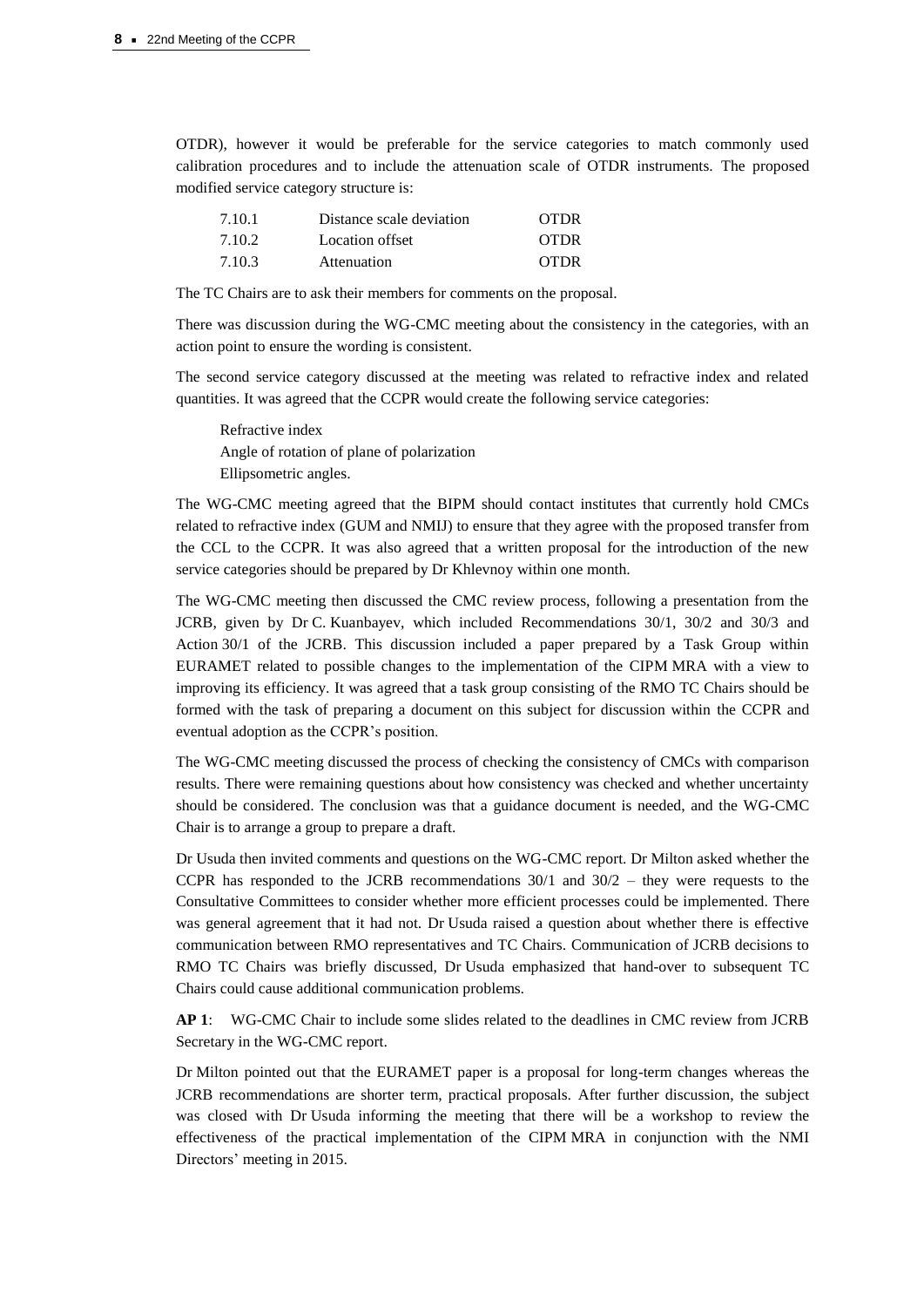After a brief discussion it was confirmed that the APMP TC chair will be the next Chair of the WG-CMC, effective from the end of the WG-CMC meeting.

### **6. REPORT OF THE WORKING GROUP ON KEY COMPARISONS (WG-KC)**

The report was presented by Dr Ohno, Chair of WG-KC. The working group met on the afternoon of 15 September and the morning of 16 September 2014 at the BIPM. The meeting was chaired by Dr Ohno with 12 members and 21 observers present.

A request for membership of WG-KC has been received from LNE-Cnam. Dr Ohno displayed the criteria for membership, pointing out that LNE-Cnam piloted the first round [CCPR-K6](http://kcdb.bipm.org/appendixB/KCDB_ApB_info.asp?cmp_idy=492&cmp_cod=CCPR-K6&prov=exalead) comparison and has committed to piloting future comparisons including K6 and K3. WG-KC agreed that LNE-Cnam satisfies the criteria and therefore approved the membership application. Dr Ohno asked the CCPR to approve the membership and it agreed to the request.

Dr Ohno reviewed the status of key comparisons:

*First round of comparisons*

| CCPR-K2.c | Spectral responsivity $200 \text{ nm} - 400 \text{ nm}$ | completed and published |
|-----------|---------------------------------------------------------|-------------------------|
| CCPR-K5   | Spectral diffuse reflectance                            | completed and published |

#### *Second round of comparisons*

| CCPR-K <sub>6</sub> | Spectral regular transmittance                           | measurements completed Nov. 2014 |
|---------------------|----------------------------------------------------------|----------------------------------|
| CCPR-K3             | Luminous intensity                                       | measurements under way           |
| CCPR-K4             | Luminous flux                                            | protocol to be finalized soon    |
| CCPR-K2.b           | Spectral responsivity $300 \text{ nm} - 1000 \text{ nm}$ | protocol to be finalized soon    |
| CCPR-K2.a           | Spectral responsivity 900 nm $- 1600$ nm                 | protocol to be finalized soon    |
| CCPR-K1.a           | Spectral irradiance $250 \text{ nm} - 2500 \text{ nm}$   | task group formed                |

The pilots of CCPR-K4, of CCPR-K2.b and CCPR-K2.a are to submit the relevant protocols to WG-KC by February 2015, December 2014 and December 2014 respectively.

Selection of participants in CCPR-K1.a was discussed during the WG-KC meeting since thirteen applications had been received. This number was reduced to twelve by applying the selection criteria previously agreed. A Task Group for preparing the protocol has been formed and Dr Ohno requested CCPR approval of the membership. The CCPR agreed to this request.

Although the CCPR no longer runs supplementary comparisons, there are two S3 bilateral comparisons that are still under way. The pilot (common to both comparisons) is to publish both reports by the next WG-KC meeting.

Dr Ohno outlined discussions that had occurred during the reports by RMOs. These included the need to share information related to planned supplementary and bilateral comparisons between the RMOs. As a result of this discussion, COOMET is to distribute announcements of supplementary comparisons on surface colour and transmitted colour to all CCPR members. There was a further discussion at the WG-KC meeting about a more general mechanism for disseminating this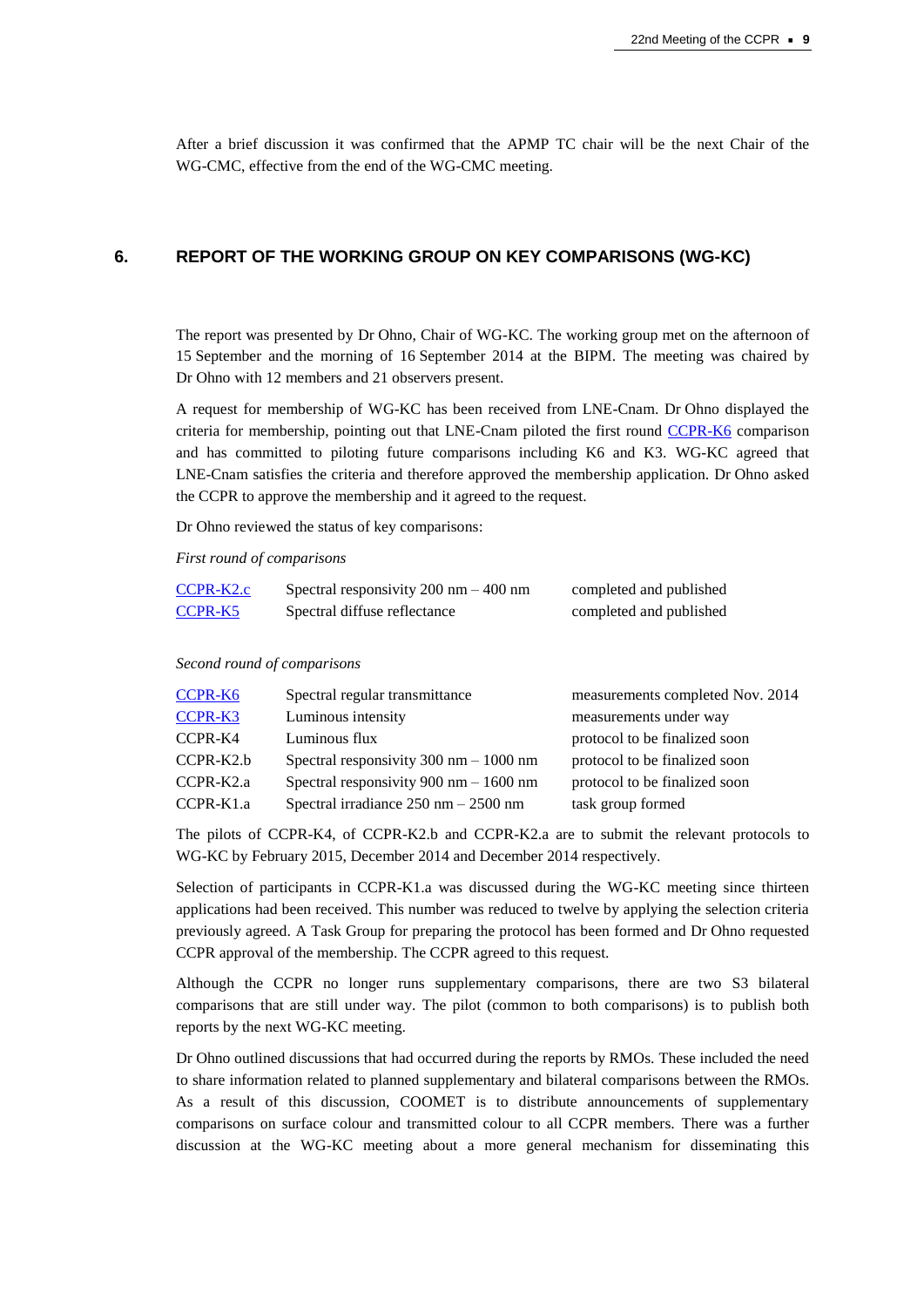information. A table format is to be developed by the Chair of WG-KC for RMO TC Chairs to update every six months for posting on the CCPR website.

Dr Usuda asked which section of the website would be used, noting that NMIs which are not members do not have access to the restricted section of the website so RMO TC Chairs are encouraged to circulate the information widely within their TCs.

**AP 2**: Dr Ohno to prepare the layout of a table for planned RMO supplementary and bilateral comparisons. Dr Stock to consider the appropriate place in the CCPR website and inform members.

Dr Ohno discussed proposals for new comparisons. The PTB and NIST have proposed a comparison on detector responsivity in the terahertz frequency region. WG-KC agreed to establish a Task Group for a pilot study on terahertz measurements with the PTB, NIST, and NIM as members. Dr Ohno requested CCPR approval of the membership. The CCPR agreed to this request.

Dr Ohno noted that the possibility of a comparison on spectral regular transmittance (K6) in the UV region is under investigation by a task group led by the NMISA.

As part of the agenda item related to the needs for supplementary comparisons, a proposal was made to the WG-KC meeting for a pilot study on the realization of photometric units without  $V(\lambda)$  filters. After discussion, WG-KC agreed to reduce the scope of the proposal and to form a Task Group on a pilot study for the use of white LED sources as transfer standards for comparisons of photometric quantities. WG-KC also agreed to start a Discussion Group on the subject. The Discussion Group has the advantage that its membership is not limited to members of WG-KC. Dr Ohno requested CCPR approval for the formation of the Task Group and the Discussion Group. The CCPR agreed to this request.

Dr Ohno presented the proposed timetable for second-round key comparisons, outlining changes to the proposed start dates of K4, K2.b, K1.a and K1.b.

Summaries of the work of three Task Groups were presented. The status of the Task Group on a pilot comparison for spectral regular transmittance in the UV is included in the report of the AFRIMETS RMO below. The Task Group on RMO Linkage has developed a rigorous treatment for linking the results of RMO KCs to CCPR KCs. This has been included in the guideline document "*Guidelines for RMO PR Key Comparisons*" (G6) as Appendix A. WG-KC has agreed a further workshop on comparison analysis requested by the Task Group on Comparison Analysis. This will take place in conjunction with the next meeting of WG-KC. Dr Ohno summarized the issues related to identification of outliers, specifically in the context of the recently completed K2.c comparison.

Dr Ohno presented the status of the guideline documents, noting that G3 has been incorporated into G4 and should therefore be removed and that G6 is almost complete. Guideline G6 was approved by WG-KC and Dr Ohno requested that CCPR approval be given, either at the meeting or by email. Following discussion about the urgency of this guideline, its previous availability on the website and the need to include a configuration relevant to a recent COOMET comparison, it was decided that the CCPR would approve the G6 guideline in its current form and that extra material to cover the additional configuration would be developed for a subsequent version.

<span id="page-9-0"></span>**AP 3**: Dr Ohno to send Dr Stock the final version of the G6 guideline for publication on the CCPR website.

As part of the discussion on G6, there was brief discussion on whether RMO comparisons must use the same artefact as the corresponding CCPR comparison. The conclusion was that this is not necessary, and that RMO comparisons have the flexibility to trade-off artefact selection, wavelength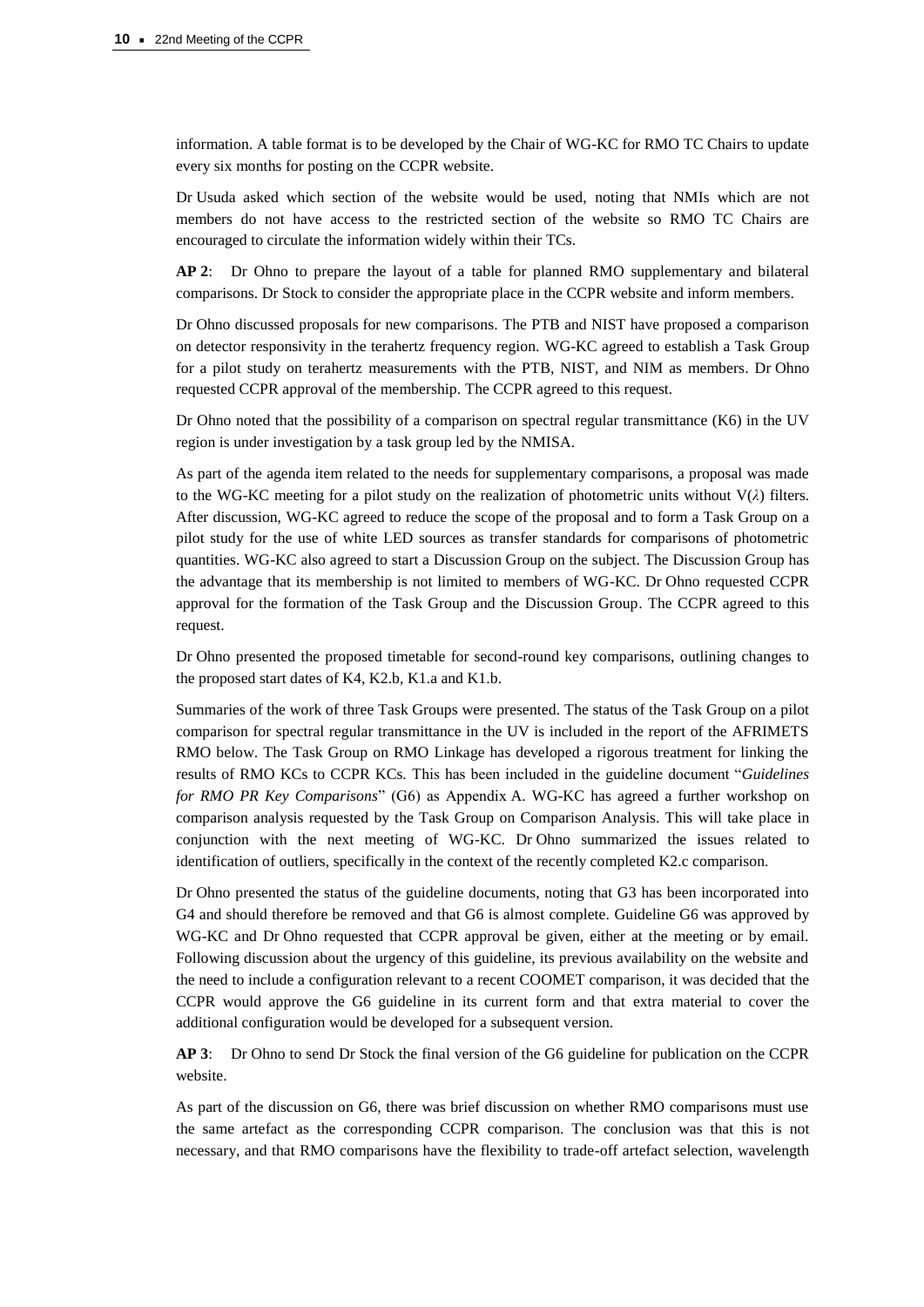range, etc to optimize participation opportunities noting the possible restrictions on CMC coverage that may arise.

There was discussion at the WG-KC meeting and also in the CCPR meeting about a comparison, proposed by VNIIOFI and PMOD, on solar irradiance using the sun. Details had previously been circulated and the AIST and NIM had expressed interest. Prof. Schmutz confirmed that the comparison will go ahead, and that the call for participants will be prepared soon. There was a discussion about whether it will be an RMO Supplementary Comparison and how it will relate to the ongoing World Meteorological Organization (WMO) comparisons. Prof. Schmutz agreed that the CCPR guidelines on RMO comparisons would be followed by the relevant participants.

<span id="page-10-0"></span>**AP 4**: PMOD and WG-KC Chair to prepare a proposal for the solar irradiance comparison.

## **7. REPORT OF THE WORKING GROUP ON STRATEGIC PLANNING (WG-SP)**

The report was presented by Dr Zwinkels, Chair of WG-SP. The working group met on 16 September 2014 at the BIPM. The meeting was chaired by Dr Zwinkels; 31 members and observers were present.

Dr Zwinkels summarized the status of WG-SP and its Task Groups. There are seven active Task Groups (which includes three Discussion Fora) and a joint Task Group with the CIE.

 $TG4-SI$ 

A workshop on SI units for Photometry and Radiometry was held in 2013, with experts from CIE invited. Decisions related to the *mise en pratique* and "*Principles Governing Photometry*" were made. Input to the report from CCPR to the 21st meeting of CCU was prepared.

TG5 – *mise en pratique*

Decisions included linking to photon units in the *mise en pratique* and to finalize it using the current definition of the candela and update it when the revision of the SI - including the reformulation of the candela definition - is adopted by the CGPM.

- TG6 discussion forum on fibre optics A comparison on optical time domain reflectometry (OTDR) has been a major subject of discussion, with the resulting establishment of the TG9 OTDR Length Comparison.
- TG7 discussion forum on few-photon metrology Proposed the formation of a new technical Task Group on single-photon metrology, with proposed terms of reference presented to the WG-SP planning meeting.
- TG8 discussion forum on THz metrology

Organizing a pilot comparison on THz laser power measurement, and this work has now been transferred to WG-KC. A decision was made to prepare a survey on needs related to radiometric applications focussing on space and astronomy.

TG9 – OTDR length comparison

The protocol for a comparison on optical fibre length has been prepared. Participants have been identified and the comparison structure determined.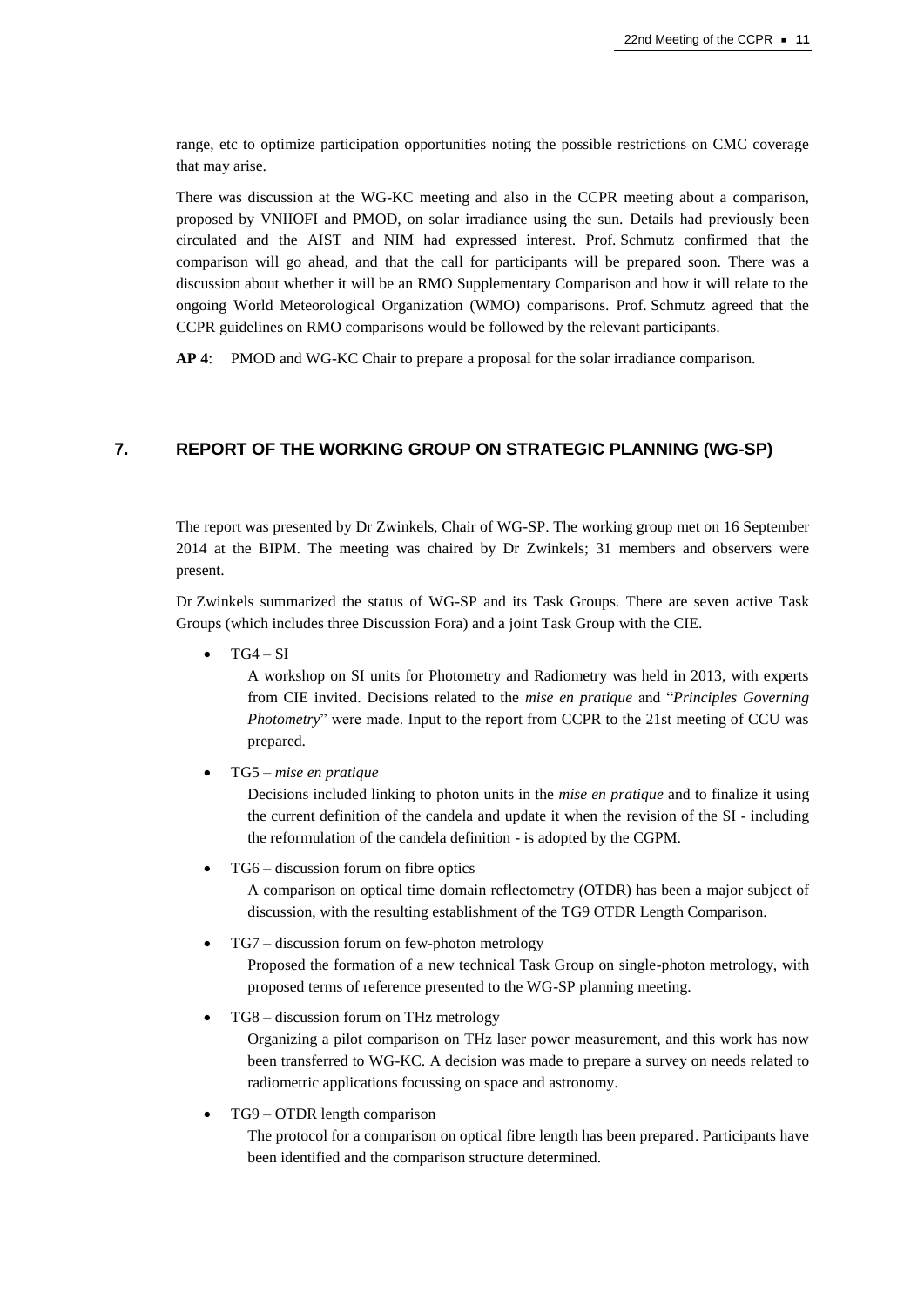- TG10 ad hoc task group on the CCPR strategic planning document The CCPR strategic plan was developed in response to a CIPM request and submitted, following discussion and approval by the CCPR. The Task Group continues to monitor requirements related to new technologies.
- CIE JTC-2 Publication "*Principles Governing Photometry*" (jointly with the CIE) A number of draft versions have been prepared and discussed. Significant emphasis was placed on the appendix with proposed changes to symbols and definitions. The WG-SP meeting decided that a draft should be prepared by the end of 2014 for ballot by the CIE.

Dr Zwinkels summarized the decisions of the WG-SP regarding the timeframe for completion of the *mise en pratique*. The goal is to make it available for the next CIPM/CGPM meeting in November 2014. This version will be updated when the new SI is adopted.

The WG-SP agreed on goals and priorities for 2014-2015:

- Consensus on the importance of a photon-based definition of the candela
- Completion of the *mise en pratique* and "*Principles Governing Photometry*"
- Prepare material related to the economic impact of CMCs for Dr Usuda's presentation at the 2014 CGPM meeting
- Advance the aims of the discussion fora.

Dr Zwinkels then presented three recommendations to the CCPR from WG-SP and asked for CCPR approval.

- Creation of a new WG-SP Task Group (TG11) on single-photon radiometry
- Change of the terms of reference for TG7
- That IO-CSIC be accepted as member of WG-SP.

The CCPR approved all three recommendations unanimously.

Dr Milton asked how the consensus on the photon-based definition of the candela could be reached. Dr Zwinkels replied that TG4 (SI) is tasked with continually reporting to WG-SP on the needs for traceability of this community and whether there is an industry sector or stakeholder that requires traceability to photon-based units. At this stage it is anticipated that consensus will be achieved, but in the interim the regular information gathering process is a key activity. Dr Usuda noted that he has been asked for regular updates by the CIPM and CCU regarding the unanimity (or lack thereof) in the CCPR regarding the photon-based definition. Dr Zwinkels noted that the lack of unanimity in CCPR was the primary reason for the CCU's rejection of the inclusion of a photon-based component in the proposed definition. The issue remains an active topic of discussion in WG-SP.

Dr Kück commented that the initial motivation for the formation of TG11 (single photon radiometry) was the need in industry (identified in the survey) for a pilot study on single-photon detector efficiency given that such detectors are commercially available.

After some discussion about the reasoning behind the proposal to change the terms of reference of TG7 (discussion forum on few-photon metrology), including the motivation to create a broader expert network in the field, Dr Usuda highlighted the importance of the work of the Task Groups in WG-SP's activities and asked that a broader survey of industries or regulators be carried out. The aim is to incorporate the results into the strategic planning process.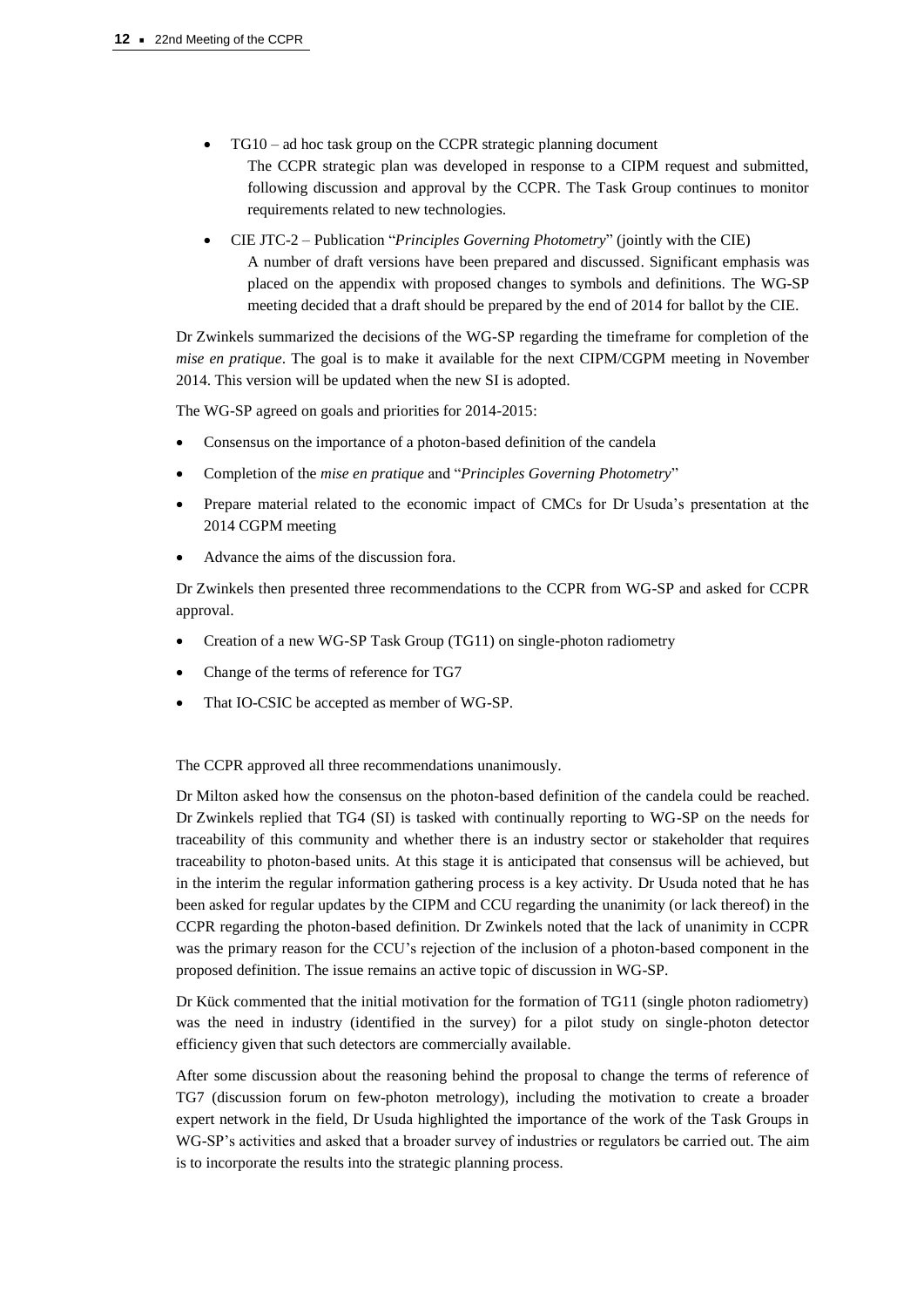## **8. UPDATE ON THE EXPECTED CHANGES TO THE SI**

Dr Stock presented the proposed changes to the SI. Consultative Committees have been invited to comment on the draft of the 9th edition of the SI brochure and Dr Stock proposed that members send comments to him to be passed to the CCU. Dr Thomas noted that a supplement to the current SI brochure (the 8th edition) has been prepared. This updates a number of aspects and making some corrections.

Dr Blattner asked about the uncertainties in the mass evolution of the official copies relative to the International Prototype of the Kilogram. Dr Stock replied that they are of the order of a couple of µg, and although they are not well known for the earlier comparisons they do not account for the apparent drift before the 3rd Periodic Verification (1988-1992).

Dr Lee questioned the order of the alternative versions of the SI unit for the luminous efficacy (i.e.  $\text{Im } W^{-1}$  and cd sr W<sup>-1</sup>), saying the opposite order to the current proposed text was more logical. Dr Zwinkels pointed out that the opposite order was used in the CCPR report to the CCU presented in 2013. Dr Thomas commented that there is a system behind the selection of the order of alternative unit expressions that is the result of extended discussions within the CCU. Dr Usuda encouraged CCPR members to submit comments on the draft, making contact with stakeholders within members' economies and RMOs.

## **9. PLANS FOR THE REVISION OF THE GUM<sup>1</sup>**

 $\overline{a}$ 

Dr Walter Bich, convenor of JCGM-WG1 (Working Group on the Expression of Uncertainty in Measurement), gave a presentation on the proposed changes to the GUM (Guide to the Expression of Uncertainty in Measurement). The presentation is included in the working documents of the meeting. The paragraphs below summarize discussions arising from the presentation.

Dr Blattner reported that a recent International Commission on Illumination (CIE) workshop included a course on Monte Carlo simulation; he asked Dr Bich whether it would be better just to teach Monte Carlo simulation and eliminate the mathematics. Dr Bich replied that there has been some discussion on this subject but that it was not the preferred method – people are happier propagating variances and covariances. He opined that propagation calculations will still be in favour in the future. Dr Blattner pointed out that in some fields the models are nonlinear or non-symmetric. Dr Bich replied that in these cases it is necessary to use Supplement 1. Dr Blattner said that more guidance on how to distinguish such cases will be necessary and Dr Bich replied that he realized that there is a need for guidance on how to report uncertainties when there are many results. He added that consideration should be given to using non-symmetric CMCs.

Dr Ohno noted that industry people try to use the GUM (the main document, not the supplements) and find it very difficult to evaluate uncertainties for colour quantities, such as CCT (correlated colour temperature) and CRI (colour rendering index). The uncertainties have to be calculated from

 $<sup>1</sup>$  Agenda item 9, Plans for revision of the GUM, was discussed on 18 September when the speaker was present</sup>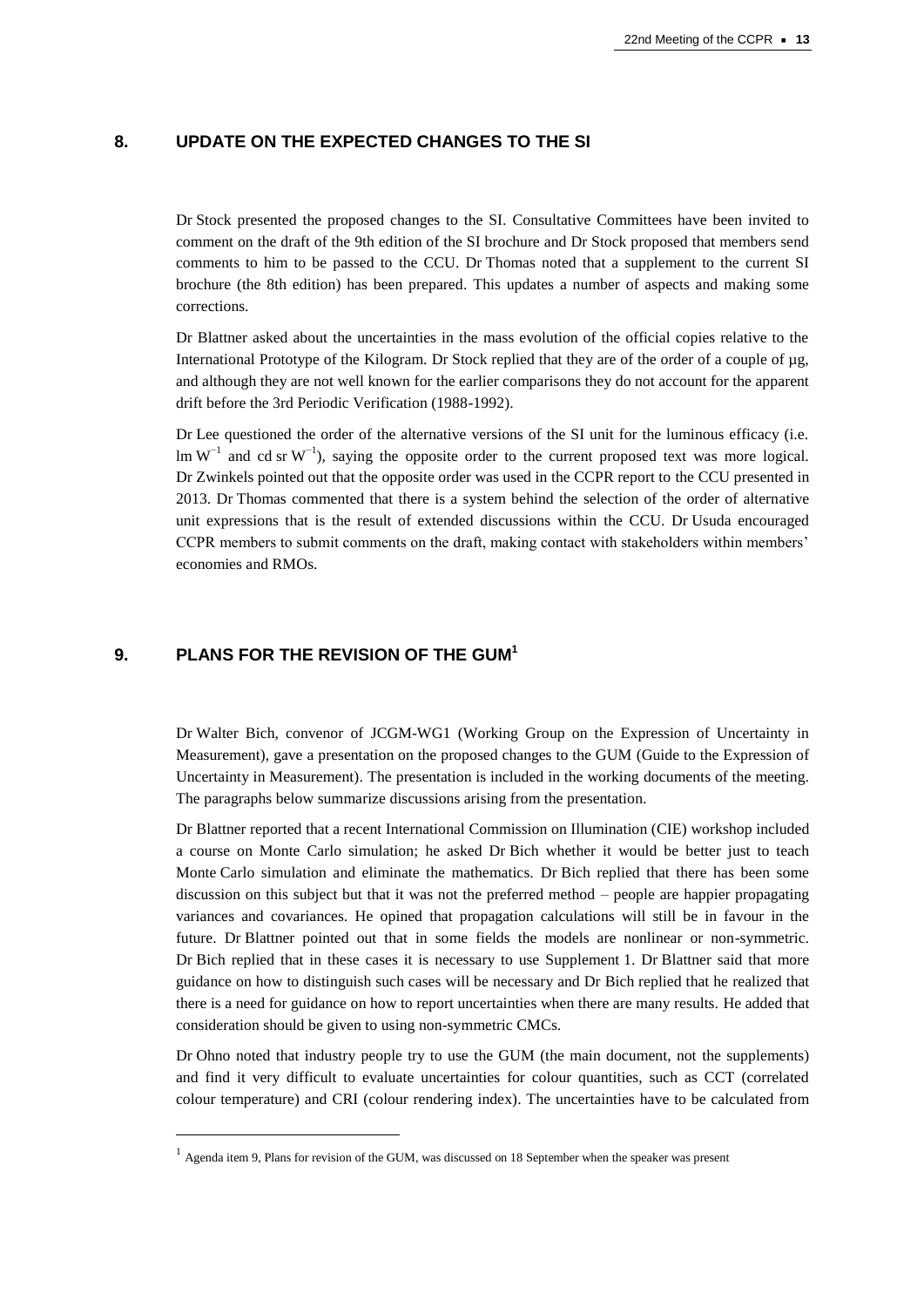the spectral data, with major uncertainty contributions from systematic components, such as stray light effects of spectroradiometers, which create asymmetric probability distributions. He has not found any treatment in the GUM to combine such asymmetric probability distributions and to calculate expanded uncertainties. He wondered if this could be addressed in the new GUM. Dr Bich commented that the concept of expanded uncertainty implies a symmetric distribution – in the asymmetric case it is not possible to specify the coverage interval as a multiple of the standard uncertainty. That is why the standard uncertainty is emphasized in the GUM. Dr Blattner added that this provides more reason to prefer Monte Carlo calculations. He also said that guidance is needed on how to deal with cases where distributions are unusually shaped. Dr Bich replied that this is beyond the scope of the GUM.

**AP 5**: Dr Blattner to give Dr Bich specific examples of complex distributions.

Dr Zama observed that spectral data are a problem and that many people working in industry are unfamiliar with the higher mathematical techniques related to Monte Carlo simulations. He asked whether it is possible for the new GUM to give simplified methods for industry and calibration laboratories to follow. Dr Blattner said that correlations have to be considered when photometric quantities are calculated from spectral data – the new GUM will not be able to simplify that aspect of the process. Dr Ohno added that colour uncertainty calculations can be done using the step-by-step approach extended from the GUM, which will be easier than Monte Carlo techniques for the industry people. There is a plan to compare the step-by-step calculations with Monte Carlo results. Dr Bich said that this should be done at least once to check agreement between Monte Carlo results and the GUM. If the GUM is sufficient then it should be used, but this check should be made for every different application.

Dr Ohno noted that, when evaluating the uncertainty in colour or photometric quantities from spectral data, it is necessary to start with the uncertainties of the standard lamp and a very important component is the correlation between values at different wavelengths. If these data are not available, calculating uncertainties is difficult. However, such correlation data are not generally provided by NMIs in their calibration reports. He would encourage NMIs to provide correlation matrices when providing calibration of spectral quantities. Dr Bich noted that some thought had been given to inserting more information about covariances.

Dr Usuda asked about the timeframe for the publication of the revised GUM. Dr Bich replied that there will be a meeting of the drafting committee in late September 2014 and the hope was that the result will become the first committee draft. He expected this draft to be circulated by the end of 2014. Comments will be collected by April 2015 and then the committee will meet to implement changes related to the comments. The second (final) circulation to member organizations will follow, and final approval may be completed by the end of 2016.

Dr Thomas said that in her opinion the proposed changes create a degree of fear in the community, particularly related statements about problems with the KCDB and CMCs. She noted that Dr Bich had given an example in his presentation where the changes have no effect, but suggested that the Consultative Committees should be asked for examples where there is a change so that the community can examine the significance of the changes. Dr Usuda suggested that empirical information should be collected about where the revision will affect the KCDB, and Dr Thomas added that it is not suficient to say that there will be an impact. The impact should be analysed with specific examples – if this is not done concerns will arise.

Dr Usuda added that other colleagues may have concerns and he encouraged members to collect and submit those concerns to the Executive Secretary of the JCGM (Dr Thomas) or Dr Bich.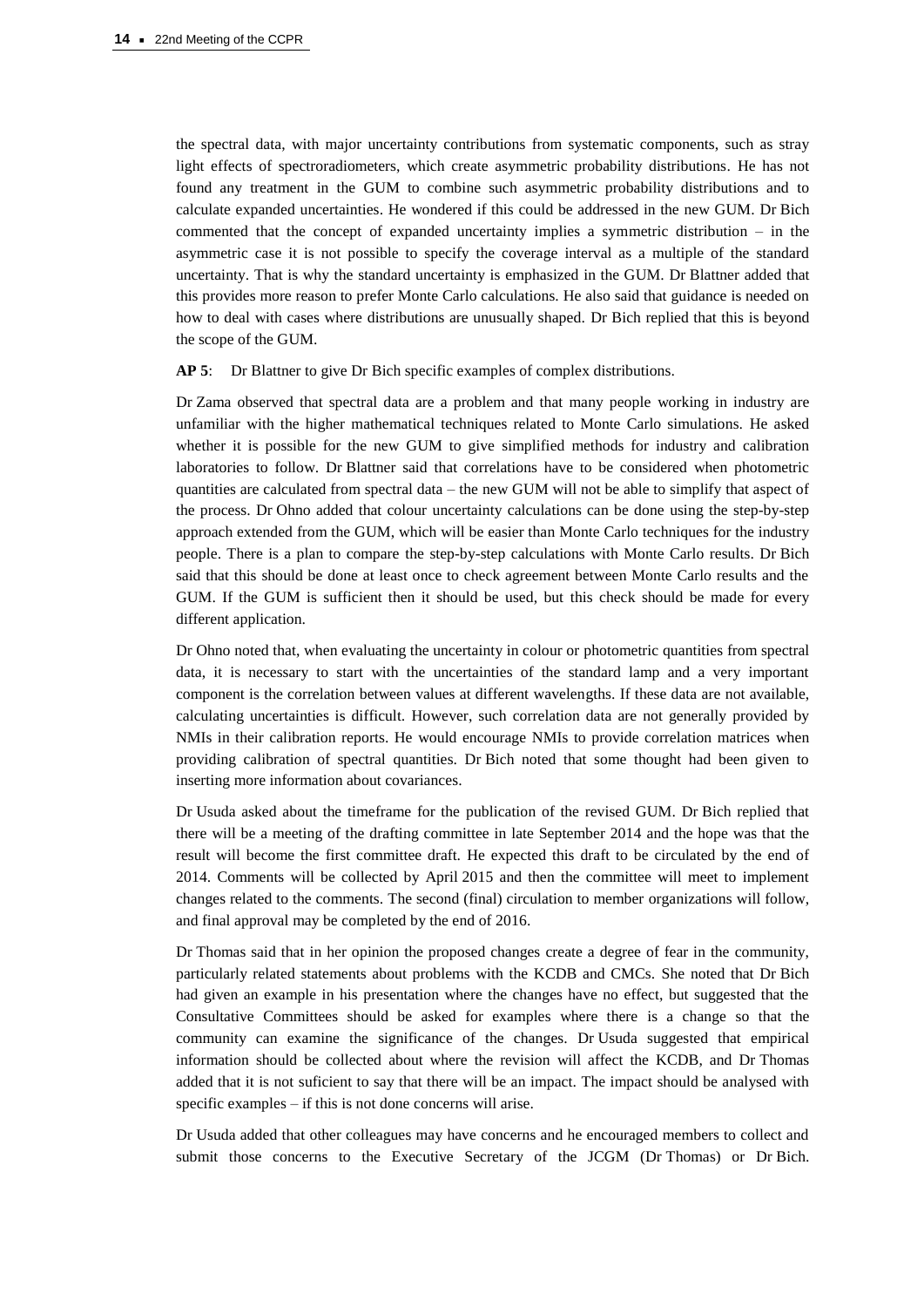Dr Bich pointed out that the NMIs will be asked for comment (using a custom template) and these comments will go to JCGM WG1 for discussion. He asked for examples which are suitable to be inserted into the new GUM.

**AP 6**: Members to provide comments and examples related to the revision to the GUM, with examples suitable for inclusion in the new version.

## **10. REPORTS BY RMO TC CHAIRS**

#### AFRIMETS (presented by Mr Sieberhagen)

The NMISA is leading the WG-KC Task Group on a pilot comparison for spectral regular transmittance in the UV. The artefacts for the comparison have been received and initial measurements are expected to start in November 2014.

The NMISA is piloting APMP.PR-K5 (spectral diffuse reflectance). One set of artefacts has been received but the other set has only been dispatched recently from the manufacturer. Finalization of the protocol is expected to start in November 2014.

The AFRIMETS.PR-K3.a comparison on luminous intensity is delayed because there has been no response from NIS, Egypt.

APMP (presented by Dr Manson)

The attendance at the annual meetings of TCPR has been relatively stable. On several occasions new members have attended the meetings, but unfortunately have not been able to sustain their attendance in subsequent years.

Several key and supplementary comparisons and pilot studies are under way, with pilot study P1 (luminous flux of LED luminaires) being completed during the preceding two years. Two supplementary comparisons (S2, fibre optic power responsivity and S5, laser power responsivity of trap detectors) are in the report preparation stage. The supplementary comparison on spectral radiance (S6) is in the measurement stage, while those on grey-scale diffuse reflectance (S7) and optical fibre length (S8) are in the planning stage. The optical fibre length comparison is being run in close collaboration with WG-SP TG9. Pilot study P2 on total spectral radiant flux is in the measurement phase while the artefacts are being purchased for P3 on transmittance haze.

APMP has an active programme of peer reviews, with the majority of reviewers coming from within APMP, but a number of reviewers from other RMOs have also taken part.

COOMET (presented by Dr Khlevnoy)

Since the last CCPR meeting, Bosnia Herzegovina and Turkey have joined COOMET, and Moldova has joined the TCPR.

Since the last CCPR meeting, comparisons on laser power responsivity (S4) and fibre optics power responsivity (S6) have been completed. COOMET.PR-K3.a (luminous intensity) is in progress, although some problems have been found which will require additional measurements. Four supplementary comparisons (S1 on whiteness and brightness, S2 on angle of rotation of plane of polarization, S3 on refractive index and S5 on spectral regular transmittance) are in the early stages of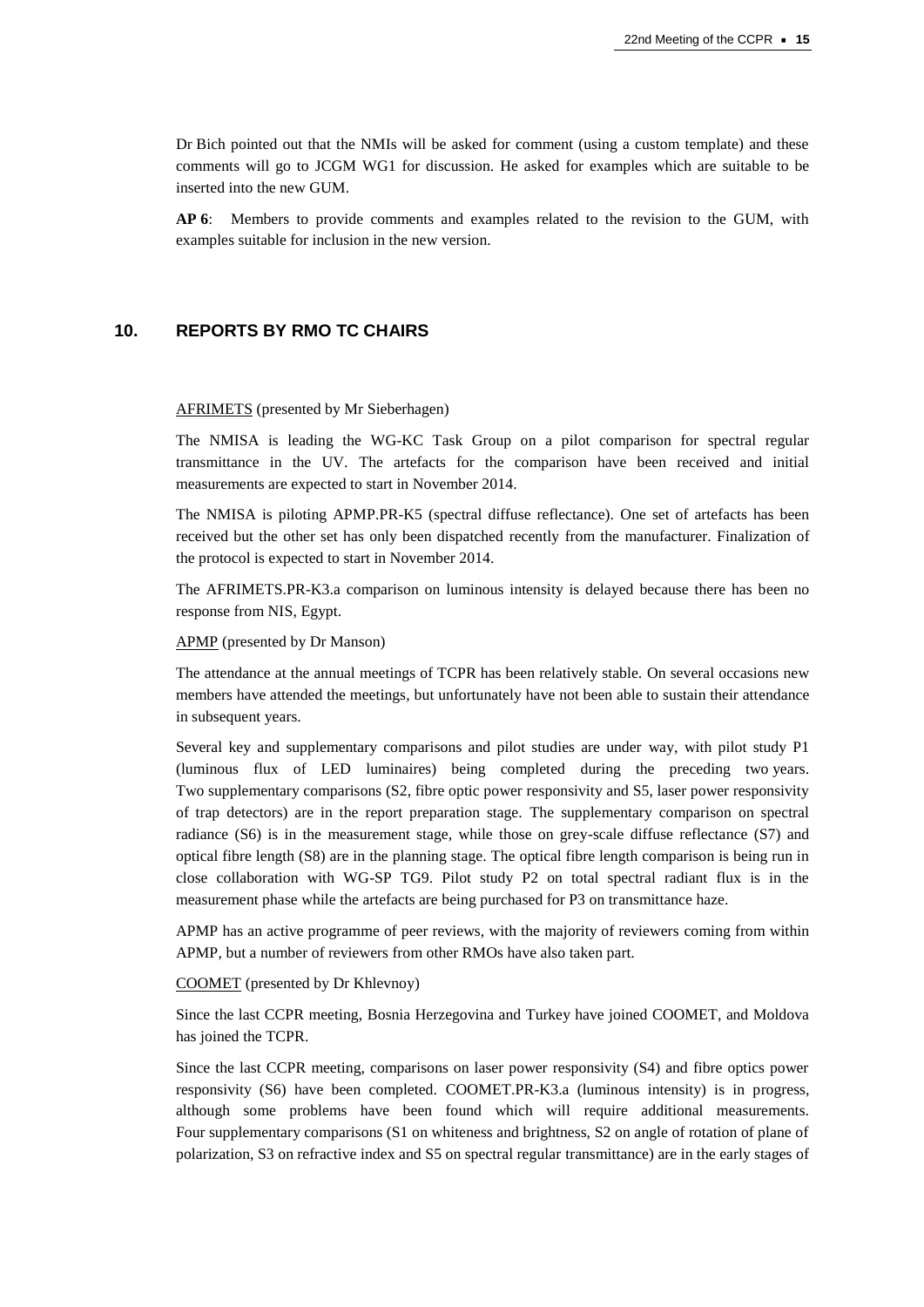report preparation. A supplementary comparison on laser power responsivity (S7) is in the measurement stage. Comparisons on surface colour, transmitted colour, spectral irradiance (200 nm - 400 nm), spectral radiance using a sphere source and a bilateral comparison on luminous flux are being planned.

Since the last CCPR meeting, COOMET TCPR has completed five intra-RMO and four inter-RMO reviews of CMCs and 64 new CMCs have been registered.

#### EURAMET (presented by Dr Smid)

Since the last CCPR meeting, one Designated Institute (DI) has terminated DI status in EURAMET and three have been accepted as new DIs.

Dr Smid discussed the new EMPIR programme, describing its history, starting in 2002, and evolving through the iMERA and EMRP programmes. The EMPIR programme will formally start in 2015, although calls have already been opened.

As part of the preparation for EMPIR, TCPR has developed four roadmaps covering four areas of emphasis. Dr Smid then summarized these areas.

#### Basic Science and Quantum Optics

The Predictable Quantum Efficiency Detector (PQED) is being developed and promoted as a method of providing highest level realizations of radiometric scales combined with shorter calibration chains to reduce cost. The SIQUTE project aims to develop single photon sources for quantum technology for use in applications such as quantum communication and quantum computation. The MIQC project, which has recently been completed, developed measurement infrastructure for standards for commercial quantum key distribution.

Climate and Environments Monitoring

The MetEOC project (Metrology for Earth Observation and Climate) was extremely successful, mostly in calibrations at the pre-launch stage. The follow-up project, MetEOC-2, concentrates on post-launch calibration. A project entitled '*Traceability for Surface Spectral Solar Ultraviolet Radiation*' has been completed. It was coordinated by PMOD and aimed at enhancing the reliability of spectral solar UV measurements at the Earth surface. A follow-up project aimed at traceable measurements of the total column ozone has commenced.

Industry and Innovations, and Energy Efficiency

The Multidimensional Reflectometry for Industry project, which has applications in appearance metrology, is aimed at improving the metrology and primary measurement capabilities for multi-dimensional reflectometry and other outputs related to the bidirectional reflectance distribution function (BRDF). Development of a new parameter for photovoltaic classification is the aim of the PhotoClass project. Following on from a previous project related to solid state lighting is a new project, which intends to deliver an advanced metrological framework for novel solid-state lighting, including LEDs and OLEDs.

A brief summary of EURAMET's comparison activities followed. Five (K1.a, K2.b, K3.a, K4 and K5) out of the six RMO key comparisons have been completed in the last two years, and a number of supplementary comparisons are under way.

Dr Usuda asked how the completed projects have been evaluated. It was explained that they are evaluated by experts from external stakeholders. These experts review the deliverables and assess the project; in some cases this also happens during the project.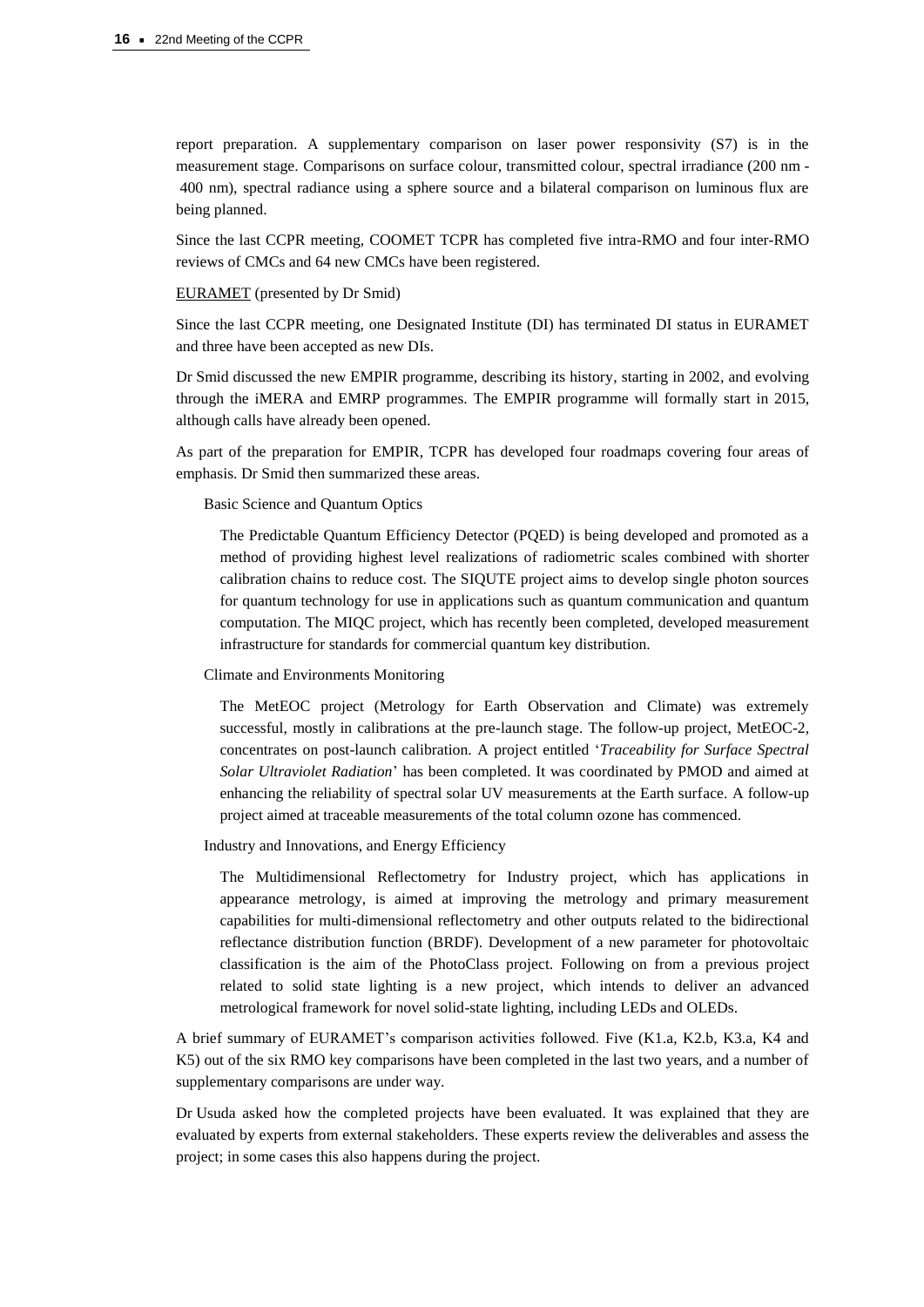Dr Fraser asked how the themes are chosen, particularly with many nations involved with different priorities. Dr Smid answered that there are a number of stages. The first involves a five-page submission by a team of collaborators; approximately one-third of these submissions are selected by the first stage committee. The second stage is a meeting where participants contribute ideas about the project, the coordinator is selected and the project structure is determined. The third step involves a reviewing committee that selects the projects to be funded.

Dr Usuda asked whether there is any mechanism for public comment, e.g. from industry. It was explained that although different projects work in different ways, 'project impact' has become more important in the selection of projects recently. At the proposal stage, applicants are encouraged to provide formal letters of support. External collaborators are encouraged, although they do not receive any funding, and some projects have stakeholder and independent expert committees for ongoing evaluation. These mid-term evaluations are aimed at improving the projects results during its lifetime.

#### SIM (presented by Dr Nadal)

SIM is divided into five sub-regions and has 34 members. There are five active members of the TCPR.

Dr Nadal summarized the comparison and other activity of each SIM member.

#### CENAM-Mexico

Participating in SIM-PR.K4 comparison, which is at the Draft B stage. It plans to participate in SIM.PR-K6:2014, SIM.PR-K3 and APMP.PR-S7 and would like to participate in comparisons on spectral responsivity and spectral irradiance. Two new calibration services are planned: improvements to the wavelength range for responsivity based on new laser lines for cryogenic radiometry and a new system for solar irradiance.

#### INMETRO-Brazil

Participating in SIM.PR-S3.1 (a bilateral with NIST) and COOMET.PR-S5, for which the report is being finalized. It plans to participate in SIM.PR-K6.2014. A comprehensive revision of all PR CMCs is under way, and a number of new CMCs will be submitted over the next few years.

#### NIST-Boulder

A comparison with NIM China on laser power has been completed, measurement for the COOMET.PR-S7 comparison on laser power at  $10.6 \mu m$  are in progress, and measurements for the APMP comparison on laser power responsivity have been completed. A pilot comparison on THz laser radiometry is under development, as is a plan to provide calibration services in this area. All CMCs have been reviewed and approved by the SIM Quality System Task Force (QSTF) in 2014.

#### NIST-Gaithersburg

Participating in CCPR-K3.2014, CCPR-K6.2010 and CCPR-K4.2014 and piloting SIM.PR-S3.1, which is in the pre-Draft A stage. It plans to participate in 2nd round CCPR-K1.a, CCPR-K2.a, CCPR-K2.b and APMP.PR-S7 as well as piloting SIM.PR-K6.2014 and SIM.PR-K3. The PR CMCs are undergoing a comprehensive internal review and will be submitted to SIM for review. Three new calibration services are planned: total spectral radiant flux using  $2\pi$  reflector lamps as transfer standards, a new realization of the candela based on a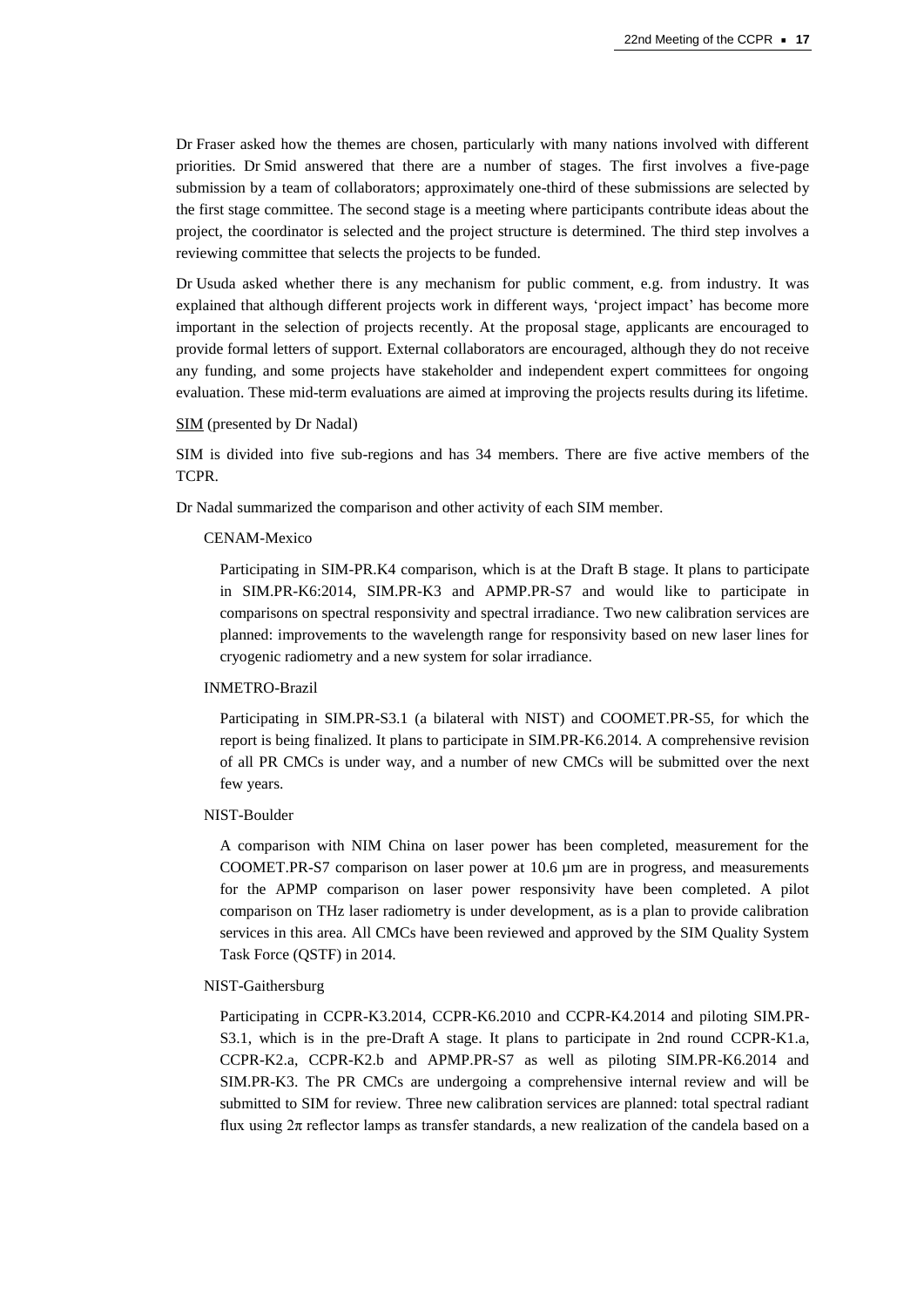tuneable optical parametric oscillator (OPO) laser, and a service for characterization and correction of stray light for spectrometers using the same laser system.

#### NRC-Canada

Piloting CCPR-K3.2014, the first round of measurements for which are already completed, and participating in CCPR-K4.2014 and CCPR-K6.2010. It plans to participate in the 2nd round of CCPR-K1.a, CCPR-K2.a, and CCPR-K2.b and SIM.PR-K6.2014. The CMCs were audited by external experts in 2013 and extensions to service category 4.13.0 were approved by the SIM QSTF. Three new calibration services are planned: a wavelength extension for fluorescence calibration, sphere-based fluorescence in the UV-visible range, and to add new CMCs for spectral diffuse transmittance which are currently greyed-out.

Dr Blattner asked about collaborations or research projects other than comparisons. Dr Nadal replied that there are some informal collaborations and there is a programme of guest researchers within SIM. Dr Fraser commented that the SIM had run a Metrology Summer School that broadly covered activities of all the TCs. Dr Nadal added that it consisted of a week-long programme of both lectures and practical work in laboratories. Dr Fraser recalled that the NIST operates a programme to fund guest researchers from SIM countries to spend up to six months at NIST on collaborative projects.

## **11. REVIEW OF THE CIPM MRA**

Dr Usuda introduced this agenda item stating that since the CIPM MRA has been in operation for fifteen years it is appropriate to review it and to consider whether it should be changed in any way. One of the original ideas related to the review was to circulate a common questionnaire to all CCs. This idea was rejected because the CC Presidents decided that there are specific issues for each CC so a common questionnaire was not appropriate. Each CC was therefore requested to collect feedback. Dr Usuda therefore included two questions (related to CMC successes and use) in the questionnaire on laboratory progress completed by member NMIs before the meeting. Dr Zwinkels, Chair of WG-SP, had some findings related to the answers received, which she presented.

Dr Zwinkels first presented the two new questions, the first relating to feedback from stakeholders that currently use the CMC section of the KCDB and the second asking for success stories related to the CIPM MRA. She then summarized the replies to the first question:

#### LNE

Space/environment industry in relation to the Meteosat 3rd generation satellite instruments.

#### **KRISS**

Formal commendation from two major manufacturers of LED chips, specifically mentioning piloting comparisons.

#### METAS

Feedback from NMIs outside CCPR and private manufacturers of high precision instruments who were aware of the CMC database. Dr Blattner mentioned that a lot of the awareness of CMCs comes through the CIE.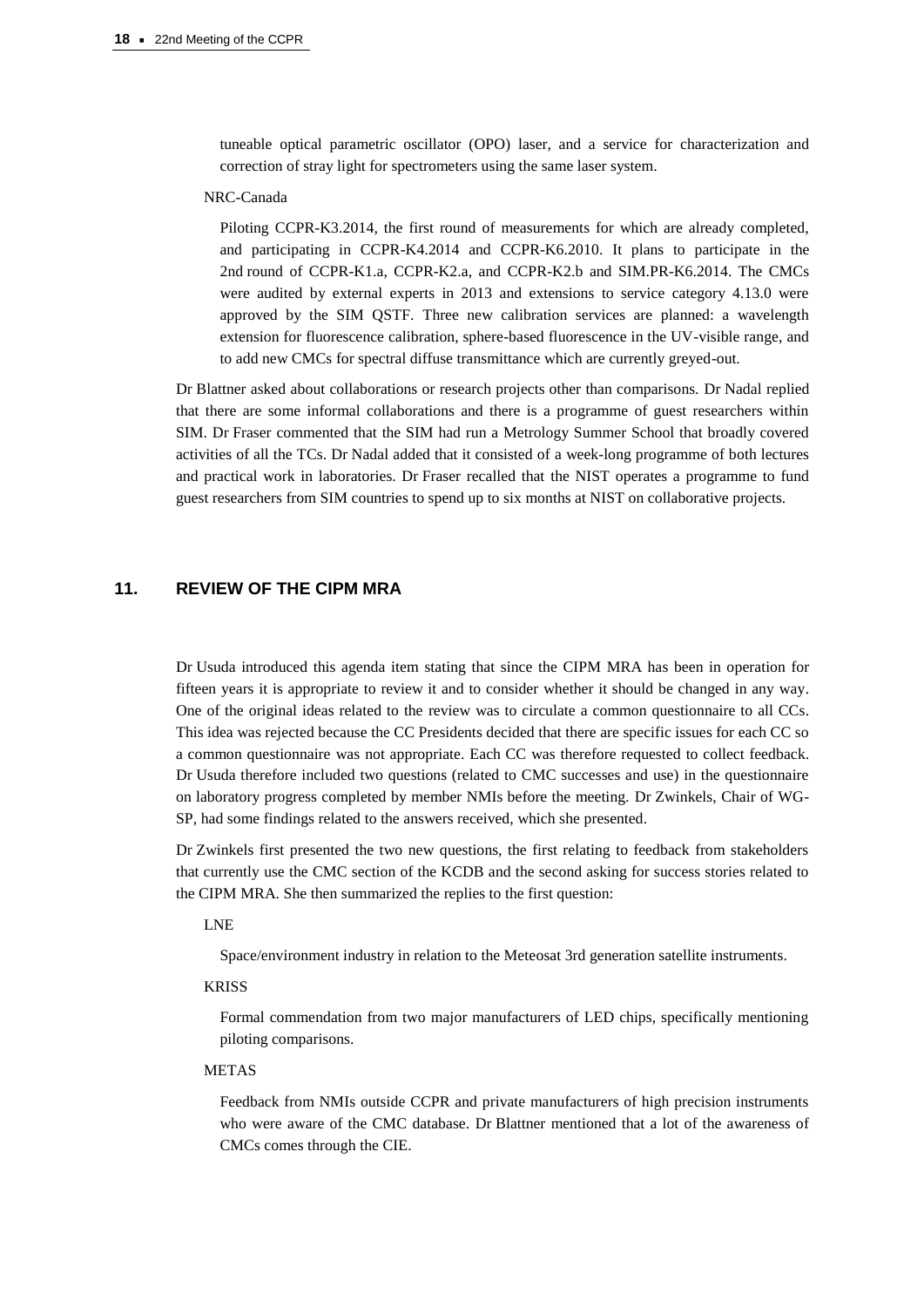For the second question:

MSL

Characterization of linearity and wavelength on spectrophotometers underpin many chemical assay tests required of New Zealand's biggest exporter of dairy products; traceable measurements of optical power required for photobiological safety testing of appliances incorporating LED or laser diode technologies.

#### PMOD/WRC

PREMOS (PREcision MOnitoring Sensor) on the French satellite PICARD is the first spaceborne absolute radiometer measuring Total Solar Irradiance that was calibrated in vacuum with traceability to the SI.

Dr Usuda commented that it would be helpful to find some further successes of the CIPM MRA, such as the international harmonization of metrology which is of great benefit to stakeholders. Dr Lee commented that the existence of CMCs and the supplementary comparisons was a key factor in the acceptance of KRISS' technical competence by Samsung.

Dr Usuda invited Dr Milton to make a presentation on the review of the CIPM MRA. Dr Milton that because the CIPM MRA has been in operation for nearly fifteen years, discussions have started on how it could be refined or improved and how this might be carried out. Since it is an agreement between NMI Directors, the appropriate forum for a review is a meeting of NMI Directors. Such a meeting is planned for September 2015 and the intention is to gather the necessary information for that review in advance of the meeting. He emphasized that it is important that the views of the CCs, NMIs, the JCRB and the RMOs are available at the meeting. This is particularly important since one of the possible criticisms of the CIPM MRA is the lack of communication with stakeholders, and that senior staff within a stakeholder organization may have different views to those of junior employees. Dr Milton further emphasized that it is important that the view of CCPR is represented. After the Director's meeting the CIPM will establish a Working Group to carry out the review. The whole process is expected to be captured by a resolution of the CGPM in November 2014.

Dr Usuda encouraged all members to become involved in this review of the CIPM MRA. He noted that, based on observations during the working group meetings, most CCPR comparisons are going well, and that a number of guideline documents have been prepared. Dr Usuda believes that the CIPM MRA maintenance costs and its outcomes can be justified in the photometry and radiometry community. However, it would be worthwhile to document some specific outcomes of the CIPM MRA or the activities of CCPR so these can be brought to the attention of stakeholders. Dr Usuda encouraged CCPR members to establish close contact with stakeholders, especially industry and regulators.

Dr Ohno was of the opinion that that the CIPM MRA is not well known in industry or by regulators. He commented that he is involved in a programme run by the International Energy Agency (IEA) on solid state lighting, and noted that this programme works with regulators. Some regulations in lighting refer to national standards and not to the SI, so in these cases the CIPM MRA is not used. This prohibits the use of other national standards. Regulation has a big influence on traceability practice. If we establish communication with regulators we may be able to promote the CIPM MRA.

Dr Zwinkels presented an actual example. She is the Convenor of ISO TC6 on Paper, Board and Pulp. This committee is currently rewriting an authoritative document which describes the criteria for the evaluation of the competency of authorized laboratories for measurements of optical properties. The standardizing laboratories are required to have CMCs for the primary standards referenced in the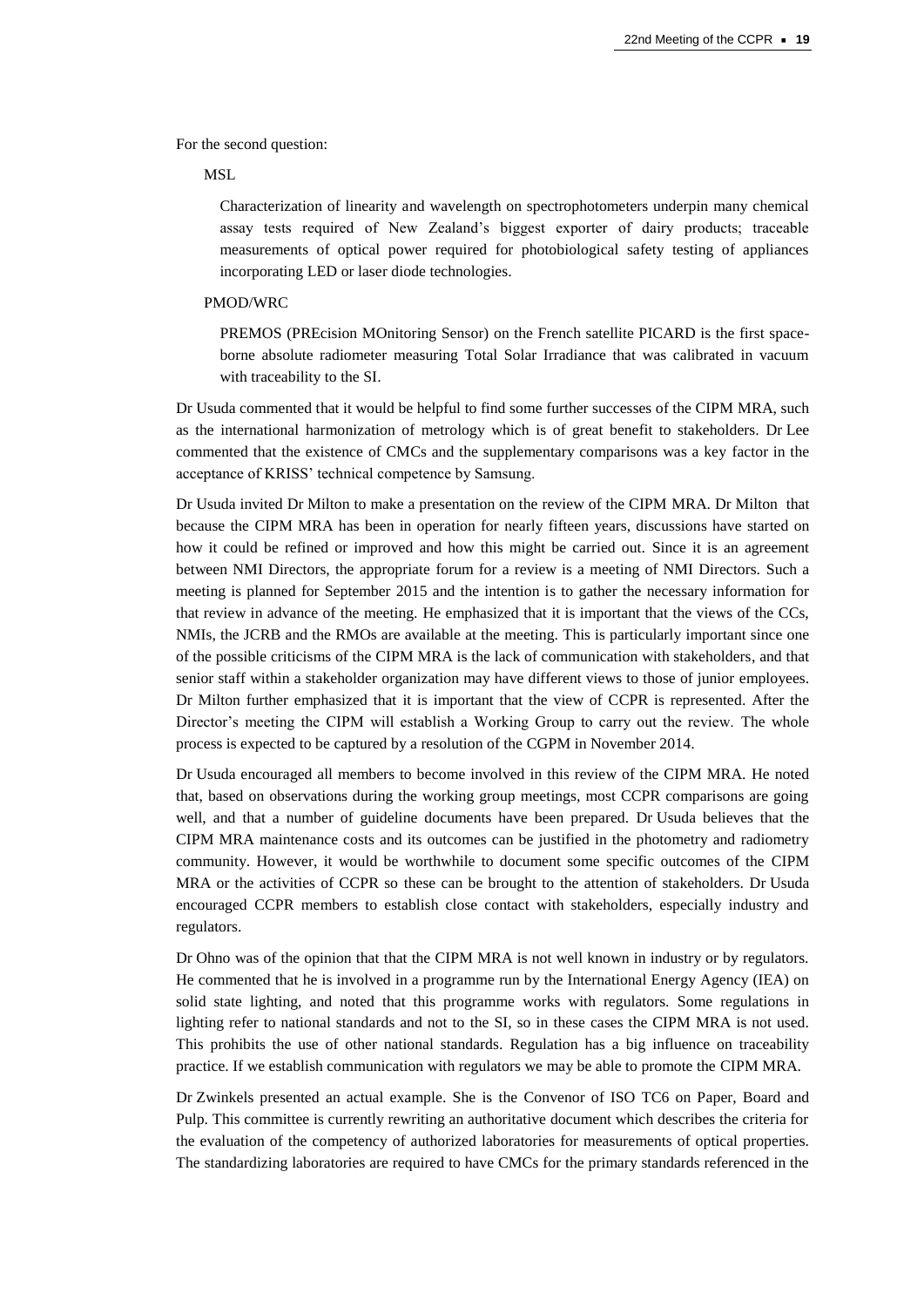document. This means that the paper industry is already becoming aware of the benefits of the BIPM database.

Dr Usuda commented that in his opinion regulators should refer to the CMCs as the best practice in measurement. Otherwise, the regulation may not be feasible, becoming solely a document without technical resources. He encouraged members to make contact with local regulators.

## **12. REPORT ON LIAISON WITH CCT WORKING GROUP 5 "RADIATION THERMOMETRY"**

The report was presented by Dr Fox on behalf of Dr Woolliams. The CCPR/CCT liaison working group was established in early 2000 with the intention of linking the CCPR and CCT Working Group 5 (related to radiation thermometry), recognizing that many absolute techniques being developed in the radiometry community were relevant to the thermometry community and that the necessary interactions between the communities were not necessarily happening. This was relevant both for the requirement to measure higher temperatures in the temperature community and the need in the radiometry community to measure the temperatures of high-temperature blackbodies. At that time, new fixed points (eutectics) were being developed in the temperature community, and the radiometry community was investigating absolute characterization of filter radiometers against cryogenic radiometers to provide absolute radiance measurements. More recently, the effort has been related to defining the new kelvin, working on all the different components in different stages and different research groups. This will lead ultimately to a round-robin type of activity to assign definitive temperatures and a new *mise en pratique* text for the new kelvin. A programme of comparison activity, with a challenging timetable, is under way with the aim of assigning thermodynamic temperature values to the cells. The results from the programme will then need to be combined in order to assign community consensus values to the various fixed points.

Dr Fox continued by stating that the members of CCT WG 5 considered that there is no longer a need for the liaison with the CCPR. At the 2014 meeting of CCT, all working groups were dissolved and new ones formed. Working Group 5 was replaced by CCT WG-NCTh (non-contact thermometry). It is now felt that there is a significant number of radiometrists contributing to the work of the WG, to make the formal liaison unnecessary.

## **13. LIAISON WITH OTHER ORGANIZATIONS (CIE, WMO, CORM, ETC.)**

#### **International Commission on Illumination (CIE)**

The report was presented by Dr Blattner, Director of CIE Division 2.

Dr Blattner began by commenting that many fields of application are common to both organizations. Although there could be concerns about competition between the two organizations arising as a result, this is not the case here because there is a clear statement of the tasks of the two organizations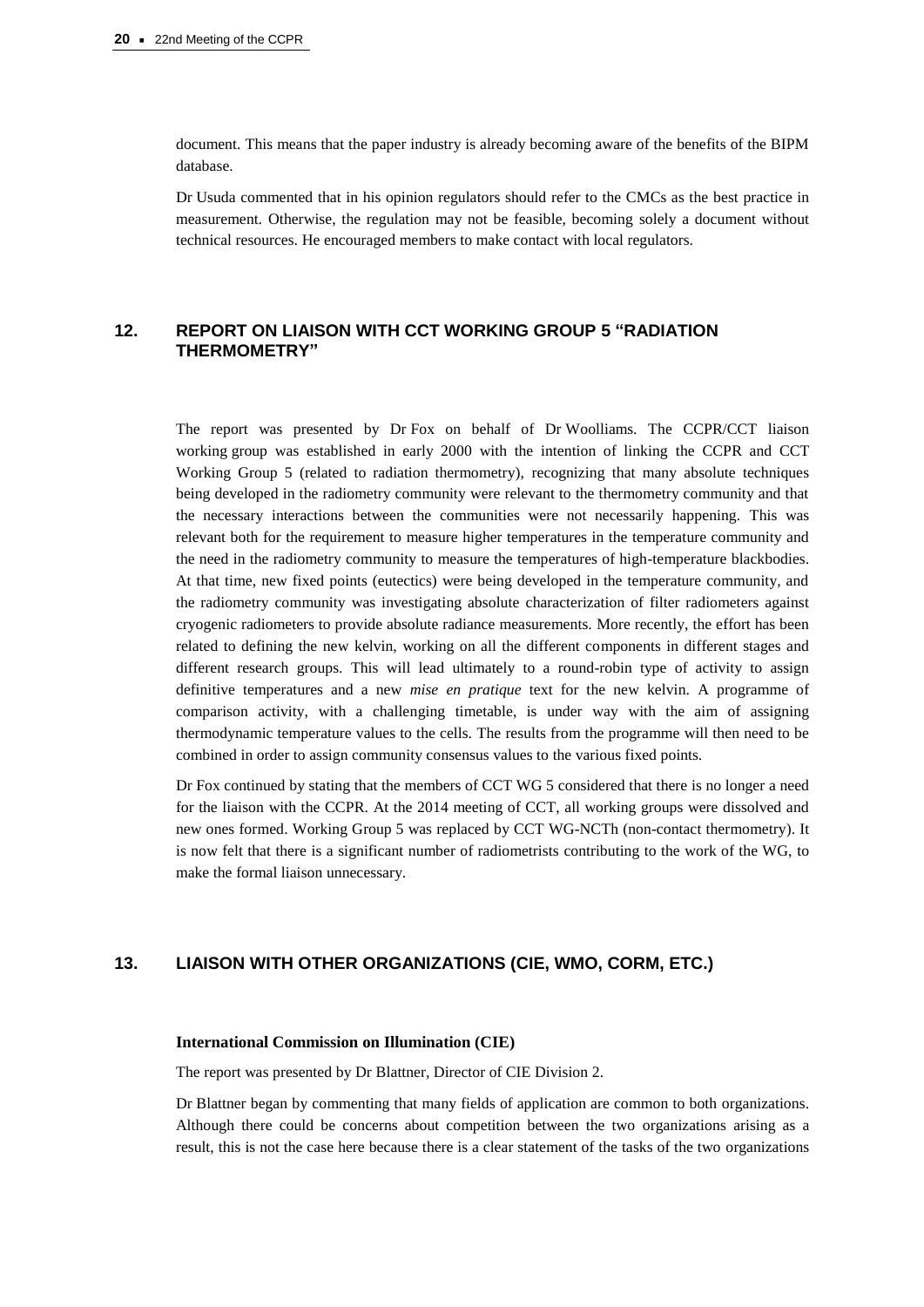in the MoU signed in 2007.

Dr Blattner briefly mentioned the overall structure of the CIE, and then focused on Division 2, "*Physical Measurement of Light and Radiation*". He outlined the strategy of Division 2, describing the technical committee work which is focused on some relevant topics (updating basic documents and LED photometry), the symposia that are being organized on selected topics (such as Monte Carlo simulation, sampling theory etc) and the running of tutorials and lectures which are increasingly demanded by industry.

He then summarized technical committee activities, noting that they are divided into four areas: Instruments, Applications, Products and Fundamentals. He presented a list of CIE Technical Reports published in 2014, showing that the work of some TCs is complete, allowing new opportunities to be investigated.

He looked in more detail at some reports that were recently published and some standards or draft standards, highlighting the recent move to combined document numbering when publishing joint ISO/CIE standards. A major emphasis was placed on the new CIE DIS 025:2014 standard entitled "*Test method for LED lamps, LED luminaires and LED modules*" which is the first world-wide test method for LED lamps, luminaries and modules. Dr Blattner discussed the new approaches related to tolerance and uncertainties, noting that this contributed to the length of time taken to complete the standard, and to reach the consensus for the CIE approach.

Two new reporterships are proposed: File format for LIDs and LED-based standards for photometry.

Dr Blattner commented that symposia and lectures during the last two years have concentrated on measurement uncertainties for industry, particularly the JCGM documents related to the GUM. He particularly emphasized the importance to industry of JCGM 106:2012 entitled "*Evaluation of measurement data – The role of measurement uncertainty in conformity assessment*". He summarized the conclusions of the most recent symposium, and noted that providing traceability is not sufficient to create an impact. It is also important to prepare guidance documents (e.g. technical reports), to participate in standardization and regulation work (accepting consensus views) and provide knowledge to stakeholders through training.

#### **World Meteorological Organization (WMO)**

The report was presented by Dr Rüedi, WMO.

Dr Rüedi began by noting the two WMO Technical Commissions which are the most relevant to the CCPR: Commission for Instruments and Methods (CIMO) and Commission for Atmospheric Sciences (CAS). The role of Technical Commissions is to develop methods and standards for WMO.

WMO does not own any calibration laboratories, but has designated the Physikalisch-Meteorologisches Observatorium Davos (PMOD) as its World Radiation Centre, and as a designated institute in the context of the CIPM MRA. The PMOD/WRC maintains the World Standard Group to realize the World Radiometric Reference (WRR), serves as a calibration centre and regularly organizes the International Pyrheliometer Intercomparisons (IPC). Dr Rüedi summarized the operation of the World Radiometric Reference, noting that it is maintained by PMOD through a group of instruments and is disseminated world-wide using intercomparisons held every five years (IPCs). The WRR is a conventional primary standard. The WMO is interested in the continuity of its observations so it is interested in tracing their instruments. It may therefore be necessary to make some changes to the way measurements are done in the future.

CIMO is responsible for oversight of the WRR work. A meeting was held in July 2014 at which a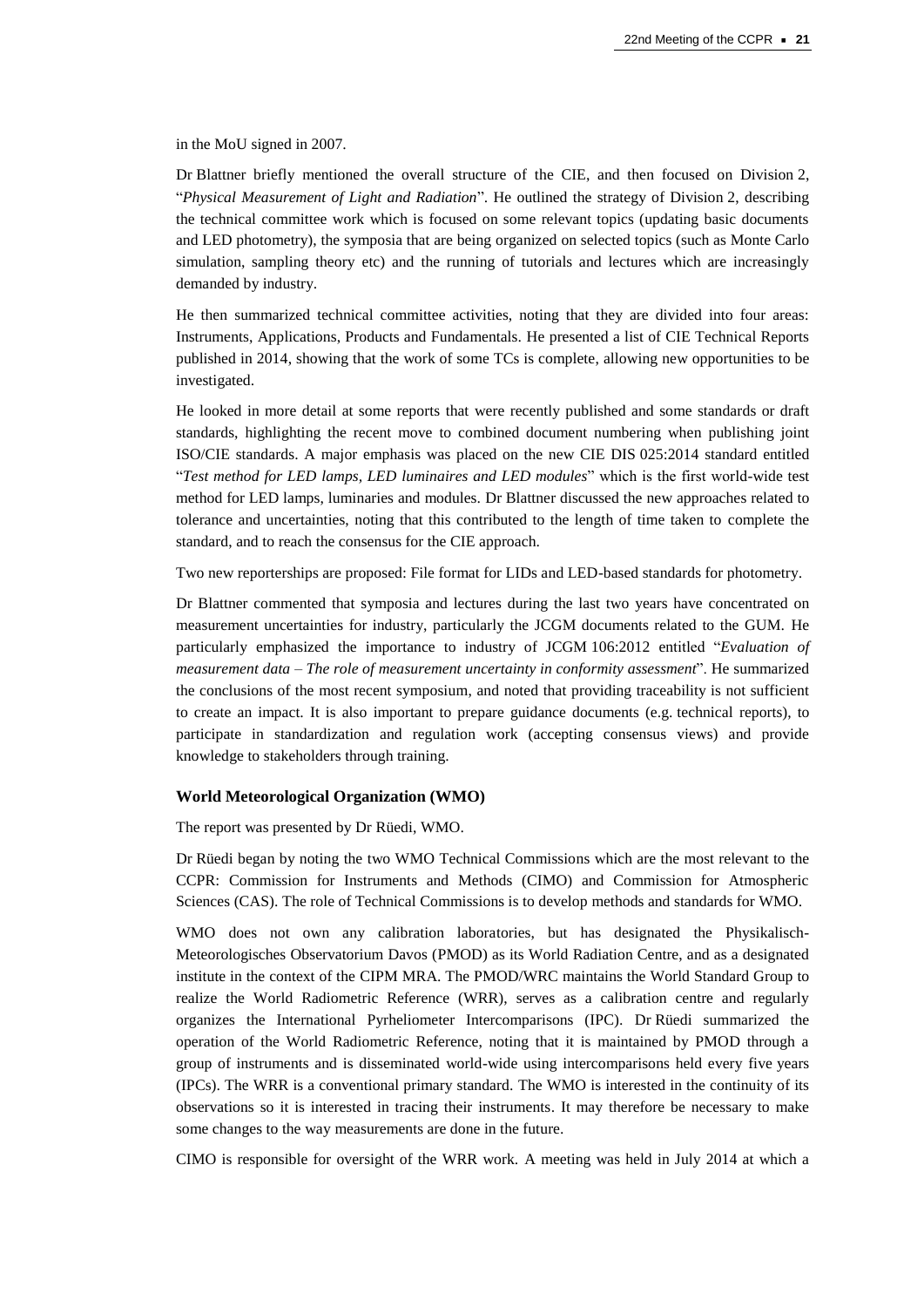slightly modified structure was established, including the reinstatement of the Task Team on Radiation References, together with existing Task Teams on Instrument Intercomparisons and Operational Metrology. The outcomes of the CIMO meeting included:

Noting that recent solar irradiance measurements using SI-traceable cryogenic radiometers differ from the WRR and deciding to address this difference;

Noting that new reference infrared radiometers have been developed and they provide terrestrial measurements directly traceable to the SI and recommending comparisons of these new instruments with the World Infrared Standard Group;

Planning for the next IPC in September and October 2015, and conducting the infrared radiometer comparison at the same time.

Some outcomes of the CIMO meeting were specifically related to collaboration with the BIPM.

Requested close collaboration with the BIPM/CCPR on the evaluation of the possible difference between the WRR and the SI as well as on the traceability of longwave radiation measurements to the SI;

Requested that the best practices established by the BIPM in preparing and conducting a reference change must be duly taken into account while developing a recommendation on whether a reference change is needed, and if so, in determining how to proceed to ensure continuity of radiation records in the future.

In order to achieve these results, a Task Team on Radiation References was established. The terms of reference include:

reviewing and reporting to CIMO on recent developments in reference instruments for solar and terrestrial radiation;

assessing the potential impact and consequences of a change;

making recommendations on requirements and timeliness for a modification of the current references;

providing regular progress reports.

This Task Team includes a representative from BIPM/CCPR. Dr Fox has been approached about fulfilling this role.

Dr Rüedi briefly discussed the work of the CAS. It has collaborated with CIE to publish the technical report entitled "*Rationalizing nomenclature for UV doses and effects on humans*", and it has been involved with a number of EMRP projects.

Dr Usuda asked who was representing the CCPR on the CIMO, and Dr Fox replied that he and Prof. Schmutz are the representatives. Dr Milton asked about the magnitude of the differences in the WRR and Dr Fox replied that it was approximately 0.3 % which is a similar magnitude to the difference in space-based measurements between SI-traceable results and others.

#### **Council for Optical Radiation Measurements (CORM)**

The report was presented by Dr Ohno.

Dr Ohno began by giving a brief summary of the function of the Council for Optical Radiation Measurements (CORM). CORM has members from the United States, Canada and Mexico and provides a forum for discussion related to optical radiation measurements and a link between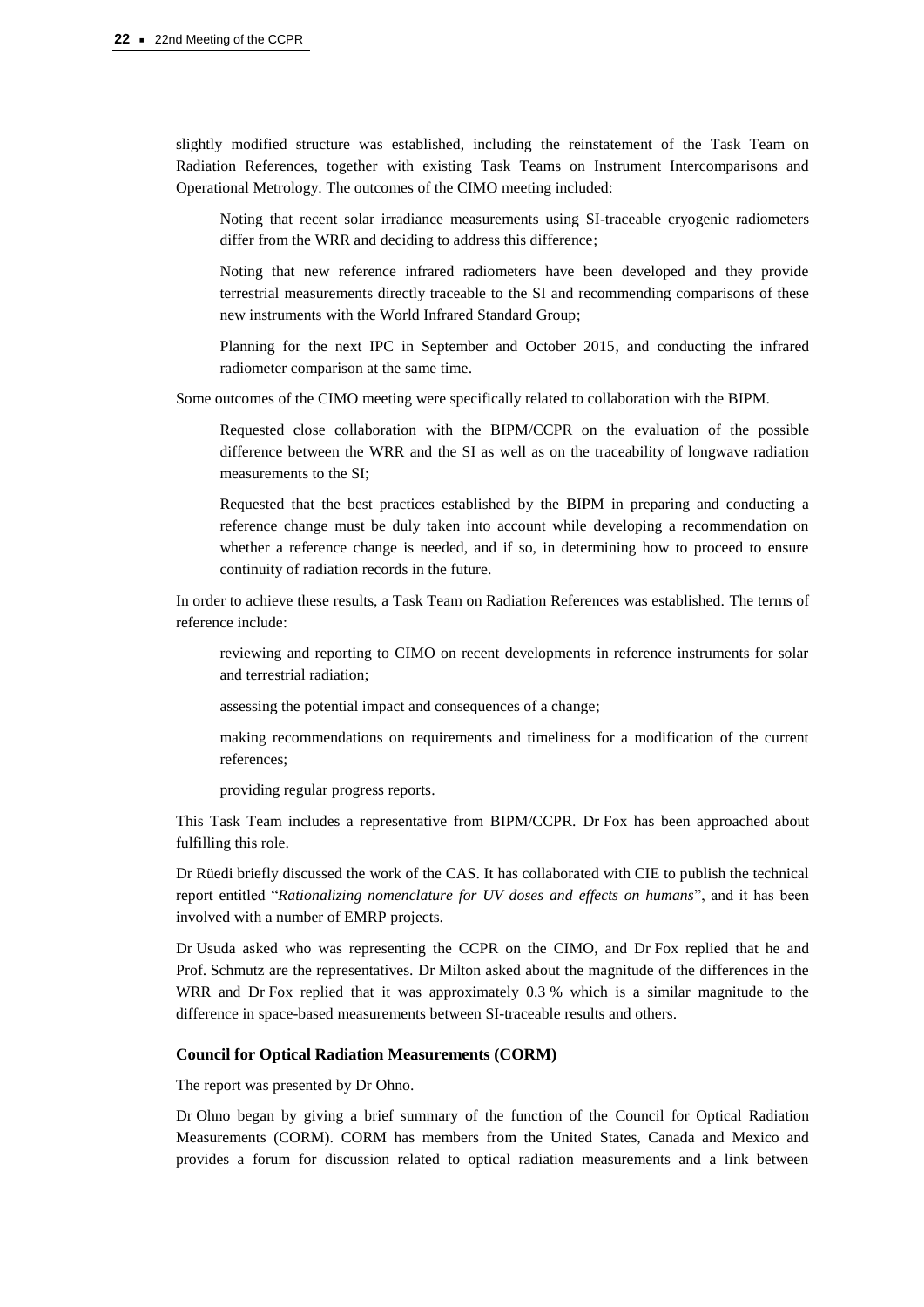members and national laboratories. It organizes an annual conference with typically 50 to 60 attendees, which is much smaller than some years ago. Sessions typically cover solid state lighting, optical properties of materials, spectroradiometry, etc. CORM also publishes a newsletter twice a year, which includes reports from the NMIs. Every few years CORM also publishes CORM reports, based on a survey of pressing needs in the field of optical radiation measurements. Dr Ohno believes that the next edition of this report will be useful for the CCPR community.

Dr Usuda commented that information from other standardization or regulation bodies would be welcome. Dr Ohno reported on the comparison on solid state lighting (SSL) run by the Solid State Lighting Annex of the International Energy Agency (IEA), which consists of country governmental members. This was a very large scale intercomparison on measurements of SSL products, involving 110 laboratories. The report<sup>2</sup> was published the week before this meeting. A total of 54 laboratories participated directly, with links to another 56 laboratories from the Asia Pacific Laboratory Accreditation Cooperation (APLAC) and National Voluntary Laboratory Accreditation Program (NVLAP) proficiency test programmes. Each participant measured four or five LED lamps of different types, measuring eight quantities, including electrical quantities. Although uncertainties were much larger than those in a CCPR comparison (e.g., variation in luminous flux of approximately  $\pm 5$  %), the purpose of the comparison is different with the eventual goal of reducing uncertainties of measurements of LED lighting products in the industry.

Dr Blattner pointed out that ISO has created a new TC, ISO TC 274, which will deal with application standards in lighting situations such as a world-wide standard for road lighting. The relationship with the CIE has been established with a memorandum of understanding. The CIE will continue to prepare technical reports on fundamental science and standardization of measurements. Dr Blattner commented that he did not believe that it is necessary to have a formal link between this ISO TC and the CCPR, but confirmed that he would include information related to this TC in future reports from the CIE.

## **14. REVIEW OF PROGRESS MADE BY CCPR MEMBER LABORATORIES SINCE THE 21ST MEETING**

The progress reports and presentations are included in the working documents of the meeting. The sections below summarize discussions arising from the presentations if they occurred.

CENAM: The report was presented by Mr Matamoros.

Dr Dubard asked about the wavelength of the LEDs for UV calibration and Mr Matamoros replied that they were 365 nm LEDs, adding that they were quite wideband.

INMETRO: The report was presented by Dr Alvarenga.

Dr Usuda asked whether the interval for peer reviews was fixed and Dr Alvarenga replied that it is set by the accreditation authority at four to five years. Ing. Krempasky asked whether the two transfer standards from each participant in the cryogenic radiometer comparison were of the same type, however Dr Alvarenga was uncertain about this point.

 $\overline{a}$ 

<sup>&</sup>lt;sup>2</sup> The report can be accessed via  $\frac{http://ssl.iea-4e.org.}{http://ssl.iea-4e.org.}$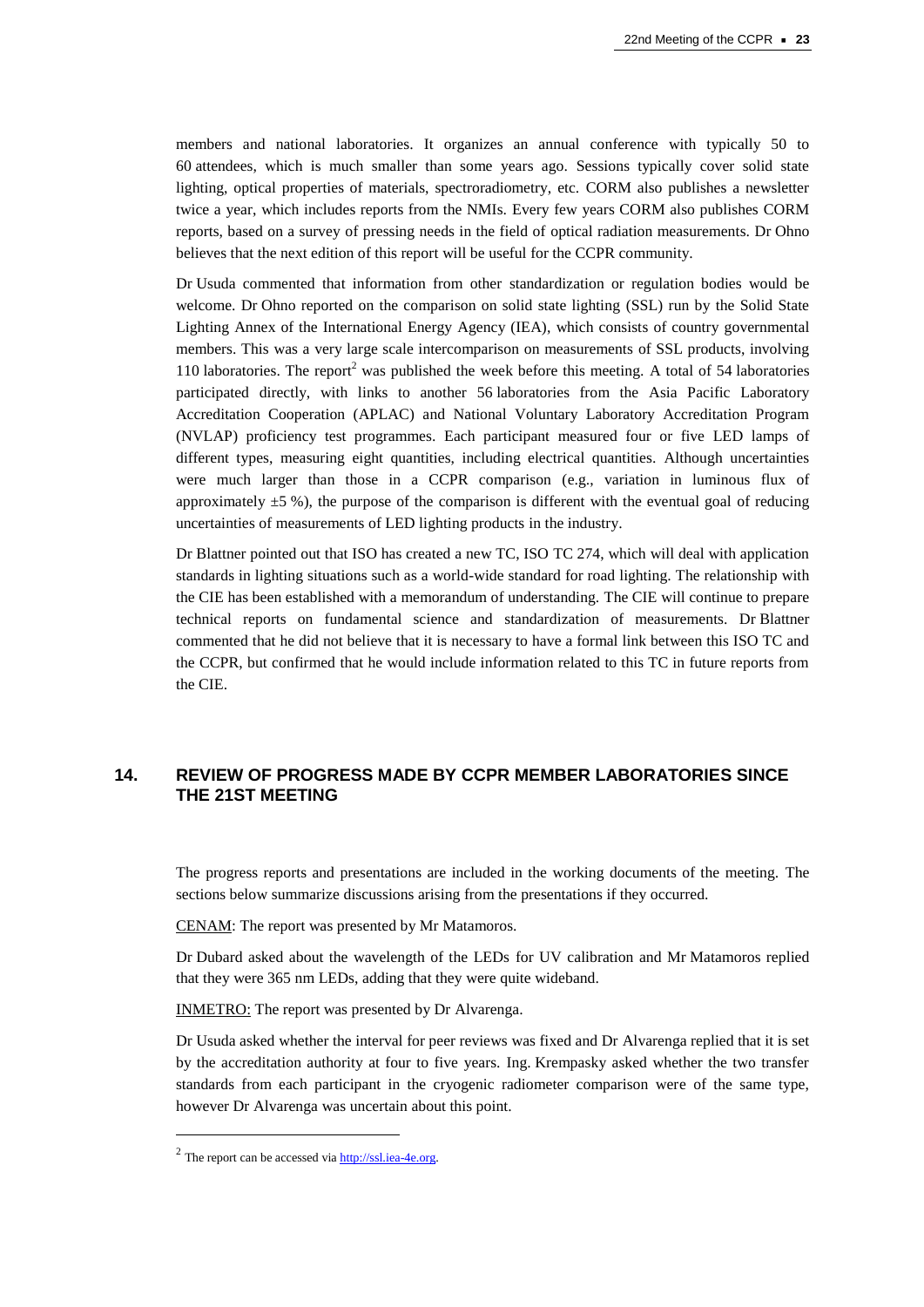INRIM: The report was presented by Dr Rastello.

Dr Fox commented that the statement that cryogenic radiometers cannot achieve lower uncertainties was not true: it can be done but there is no need for it. He added that one needs to consider carefully the benefits of a direct transfer to photometers. Dr Rastello replied that better performance from cryogenic radiometry would be helpful to this project, and Dr Blattner added that it would require uncertainties at the level of a few parts in  $10^8$  to contribute to the redefinition of some of the SI base units. A robust discussion followed about the need for the uncertainties claimed for the Predictable Quantum Efficient Detector (PQED).

NMC A\*STAR: The report was presented by Mr Liu.

IO-CSIC: The report was presented by Dr Campos.

KRISS: The report was presented by Dr Lee.

Dr Kück asked whether the results of the two in-house setups have been compared. Dr Lee replied that this has not yet been done.

LNE: The report was presented by Dr Filtz.

METAS: The report was presented by Dr Blattner.

Before proceeding with the next report, Dr Usuda noted that the process for an NMI to become a member of a Consultative Committee is described in the document *CIPM–D-01*. The CCPR has received two applications, from CMI and CMS/ITRI. The CMI, Czech Republic, is currently an observer and has applied for member status while the CMS/ITRI, Chinese Taipei, has applied to become an observer. The CCPR President is required to propose membership changes to the CIPM for approval. Dr Usuda pointed out that the CMS/ITRI is an Associate of the General Conference (and not a Member State) but that in this particular case it does not cause a problem for observer status because it is not eligible to become a Member State. He invited the two NMIs to present their activities to allow the CCPR members to discuss their applications.

CMI: The report was presented by Dr Smid.

Dr Usuda asked how many staff members were involved in radiometry and photometry at the CMI. Dr Smid replied that there are ten staff. Dr Usuda asked if any EURAMET members had any specific comments. There were no comments from EURAMET members but Dr Dowell noted that she has been impressed with Dr Smid's leadership of the EURAMET TCPR.

CMS/ITRI: The report was presented by Dr Yu.

Dr Usuda asked how many staff members were involved in radiometry and photometry at the CMS. Dr Yu replied that there are eighteen staff members. Dr Usuda asked about the nature of the SEMI standards and Dr Yu replied that they are mostly related to displays.

Dr Usuda then asked both representatives to leave the room. He indicated that, in his opinion, the CCPR should ask the CIPM to approve both applications. He then asked if there were any comments or objections, and there were none. The CCPR therefore unanimously recommends that both applications be approved. When the two representatives returned to the meeting, Dr Usuda informed both that their applications had been approved by the CCPR and that he will ask the CIPM for approval. He therefore expects that the CMI will become a member of the CCPR and the CMS/ITRI will become an observer effective from the next meeting.

Dr Usuda commented that a notice had been received from MKEH, Hungary, indicating that it will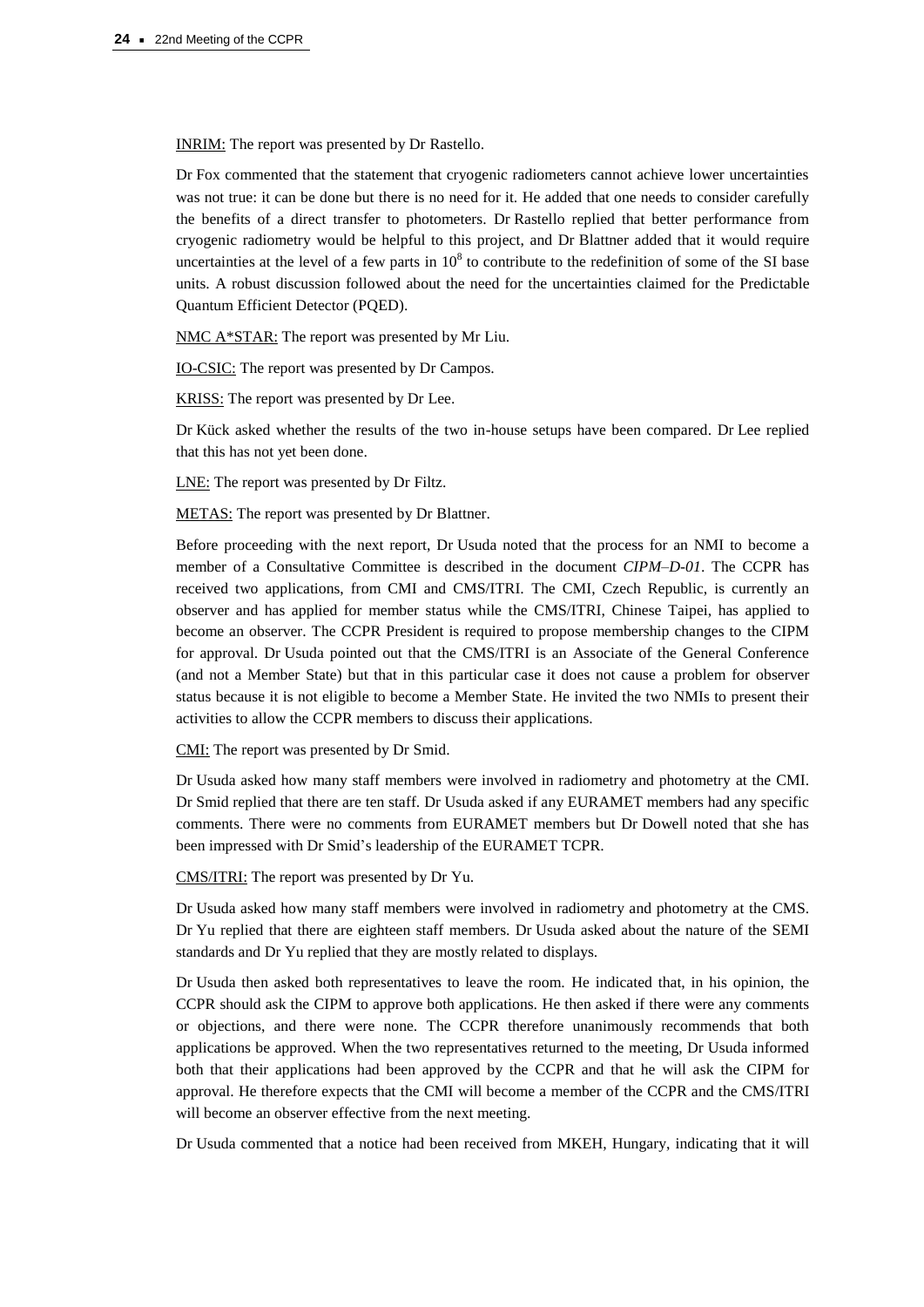withdraw from the CCPR because it no longer has any activities in photometry and radiometry. The meeting then continued with presentations on the progress made by member NMIs.

MIKES: The report was presented by Prof. Ikonen.

Dr Ohno commented that some LED lamps use active feedback control for stabilization. Prof. Ikonen noted that one lamp type was stable, a set of four lamps being within  $\pm 1$  %. Dr Lee asked about the stability of the spectroradiometer used for that measurement and Prof. Ikonen replied that the measurements were made using an integrating sphere and scanning monochromators so the measurement system effects were included.

MSL: The report was presented by Ms Nield.

NIM: The report was presented by Mr Lin.

NIST: The report was presented by Dr Fraser.

Dr Zama asked about the outcomes of the human skin reflectance measurements and Dr Fraser replied that the study is ongoing, including finding candidates and obtaining the necessary approvals. There will be a SPIE publication on the work.

SMU: The report was presented by Ing. Krempasky.

NMIA: The report was presented by Dr Manson.

NMIJ: The report was presented by Dr Zama.

Dr Kück asked about the uncertainty in the detection efficiency calibration of single-photon detectors. Dr Zama replied that it was currently approximately  $\pm 10$  % and work is under way to improve it.

NPL: The report was presented by Dr Fox.

NRC: The report was presented by Dr Zwinkels.

PMOD/WRC: The report was presented by Prof. Schmutz.

PTB: The report was presented by Dr Kück and Dr Ulm.

VNIIOFI: The report was presented by Prof. Anevsky.

VSL: The report was presented by Dr van den Berg.

Following the NMI reports, there was discussion about how reporting should be done in the future, to allow more effective exchange of information and to leave more time for discussion. One possibility would be to select topics and ask for summaries of those topics from NMIs, with a lead presenter providing a summary during the meeting. The conclusion was that Dr Usuda and Dr Stock will consider the options.

#### **15. MEMBERSHIP ISSUES OF CCPR AND ITS WORKING GROUPS**

As noted above, CCPR recommends that CMI's membership of CCPR be approved and that CMS/ITRI be approved as an observer.

Also noted above is the receipt of notice from MKEH, Hungary, that they will withdraw from CCPR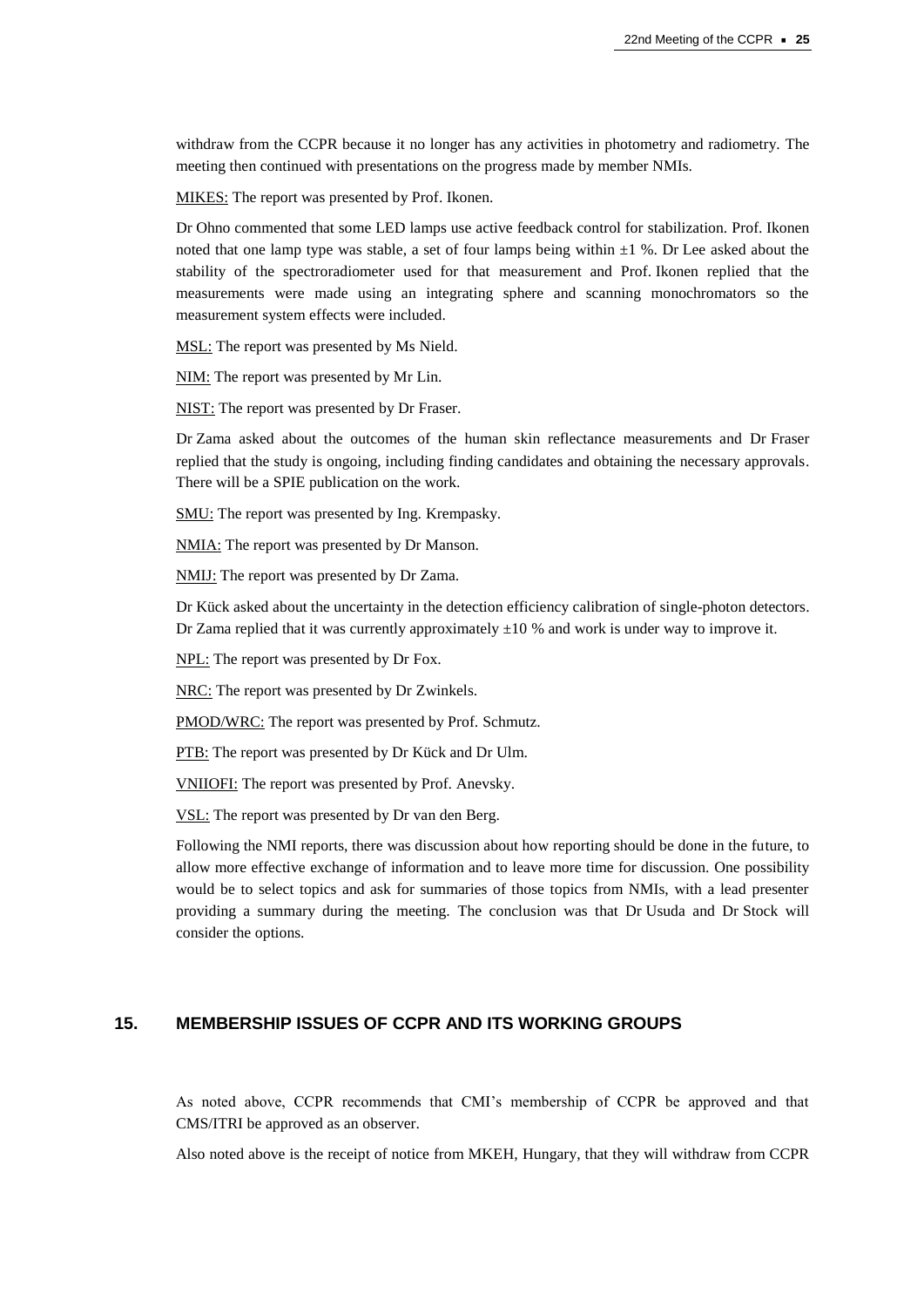since they no longer have any activities in photometry and radiometry.

## **16. ANY OTHER BUSINESS**

Dr Stock commented that draft version of chapters 1 to 3 of the future SI brochure are available for comments and he will distribute it.

**AP 7**: Dr Stock to distribute the draft version of the new SI brochure. CCPR members to comment by the end of November.

## **17. REPORT TO THE CGPM, THE CIPM AND RECOMMENDATIONS**

Dr Usuda summarized the results of the survey of CCPR members regarding stakeholder feedback and success stories of the CIPM MRA. The main points arising from the survey are summarized below:

- There is little stakeholder feedback and only a few explicit success stories in contrast with great demands of measurement.
- A few companies (mainly related to LED displays and lighting) obtained benefits from the CIPM MRA and requested their NMIs to maintain CMCs so they could claim equivalency of their products.
- Photobiological safety testing and the space and environment sectors were noted as sectors where uncertainty and traceability were relevant to stakeholders.

Dr Usuda highlighted that, although there are many measurements related to photometry and radiometry in industry, there are few CMC users. It is possible that relevant industries such as lithography, fibre photonics, etc. are highly vertically integrated so they do not need to use CMCs within their product chain. Conversely, horizontally integrated industries such as LED display and lighting may rely on rating systems such as Energy Star or Eco-Label, and CMCs could support such verifications.

## **18. DATE OF NEXT MEETING**

Dr Usuda noted that the next CCPR meeting is expected to be in 2016, tentatively scheduled for September. Working group meetings (WG-KC and WG-SP) are held annually. Proposals to host the working group meetings in 2015 have been received from the NIM, China, and PTB, Germany. Provisional agreement to hold the meetings in China was reached, with the NIM and the WG Chairs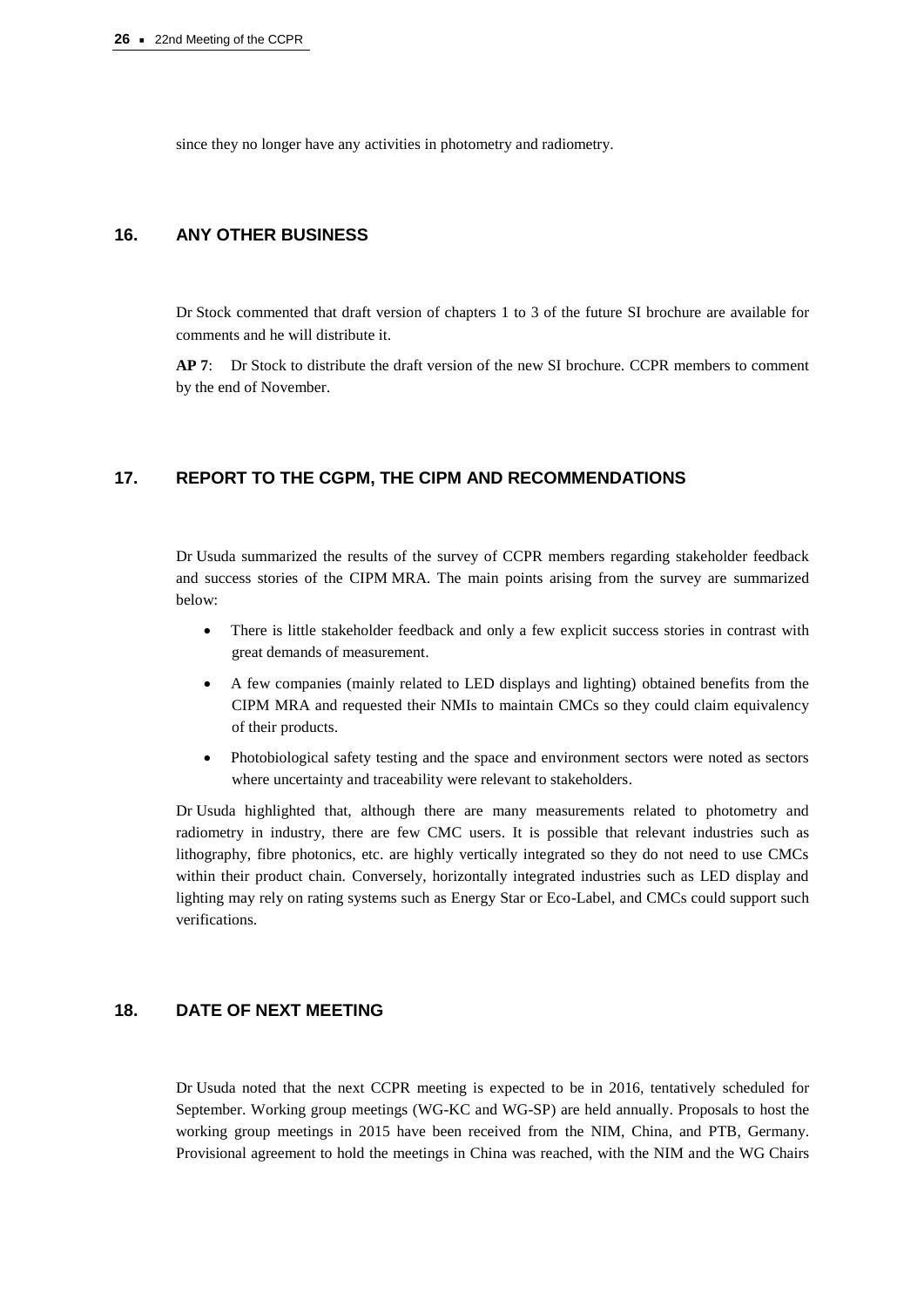to negotiate the arrangements. If there are problems with holding the meetings at the NIM, the PTB offer will be taken up. Dr Ohno commented that the meetings should be held during the northernhemisphere autumn because of the CIE meeting in Manchester, UK, in June-July and the NIM is proposing to hold the meetings at the end of October. He added that he would like to discuss the arrangements with Dr Woolliams, because she is planning to organize a workshop on comparison analysis and may want to invite experts from outside the NMI sector.

To conclude the meeting, Dr Usuda invited Dr Milton to make some comments. He thanked Dr Usuda for his successful organization and preparation for the meeting, and thanked Dr Stock as Executive Secretary and Mrs de Hargues for the organization of the meeting. He also thanked the Chairs and rapporteurs of each of the meetings.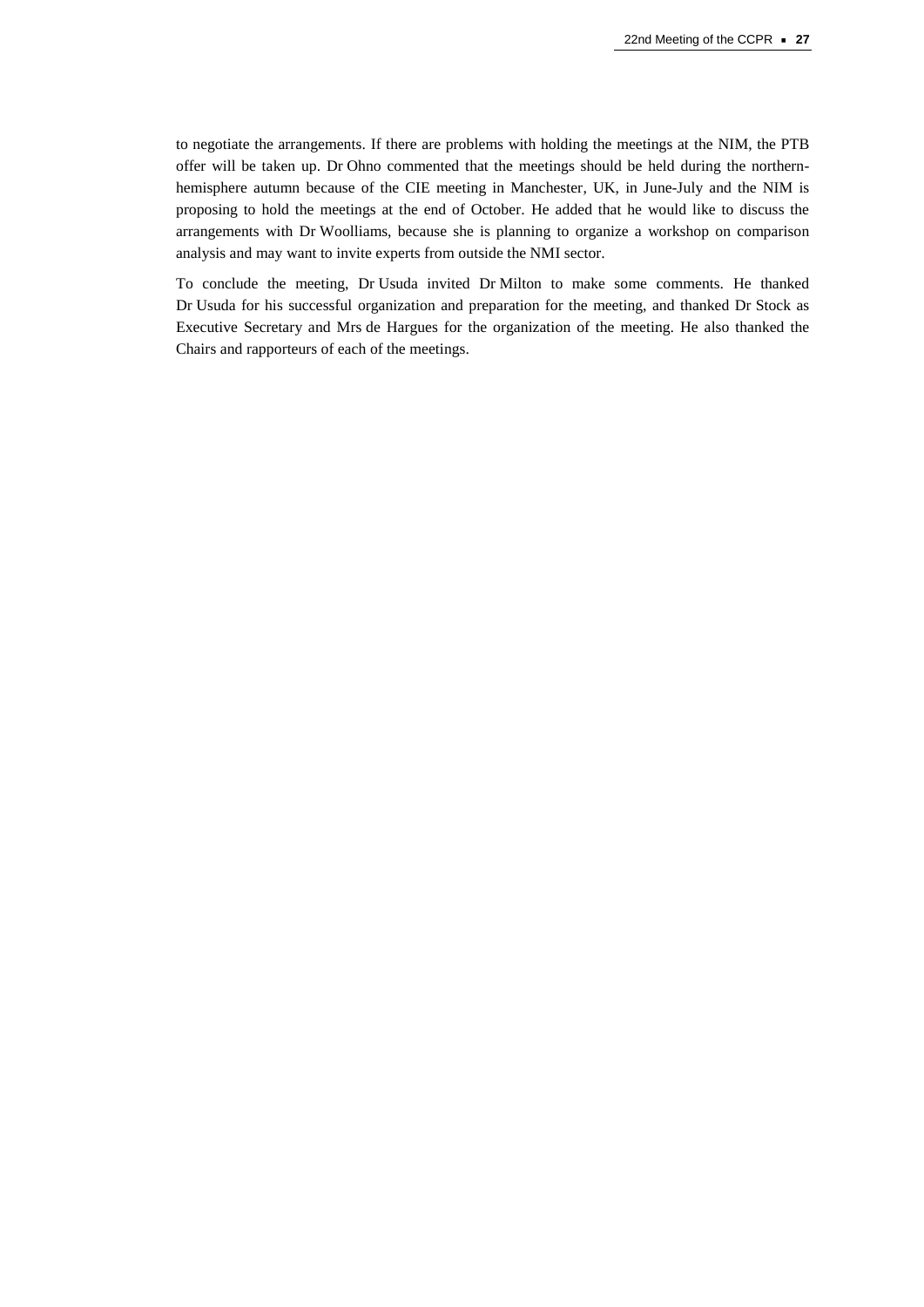## **APPENDIX 1 WORKING DOCUMENTS SUBMITTED TO THE CCPR MEETING AT ITS 22ND MEETING**

Documents restricted to Committee members can be accessed on the restricted–access [CCPR website.](http://www.bipm.org/cc/CCPR/Restricted/WorkingDocuments.jsp) There are no open working documents of this meeting.

| File                 | Title                                        |
|----------------------|----------------------------------------------|
| CCPR/14-01           | Convocation for the 22nd meeting of the CCPR |
| CCPR/14-02           | Draft Agenda, V2.0                           |
| CCPR/14-03           | Schedule for CCPR WG meetings, V2.0          |
| CCPR/14-04           | Report of the CCPR meeting in 2012           |
| CCPR/14-05           | Questionnaire on laboratory progress         |
| CCPR/14-06           | Update on expected changes to the SI         |
| CCPR/14-GUM          | Revision of the GUM: why and how?            |
| CCPR/14-liaison-CIE  | Report from the CIE                          |
| CCPR/14-pres-A*STAR  | A*STAR presentation                          |
| CCPR/14-pres-CENAM   | <b>CENAM</b> presentation                    |
| CCPR/14-pres-CMI     | CMI presentation                             |
| CCPR/14-pres-CMS     | CMS presentation                             |
| CCPR/14-pres-INMETRO | <b>INMETRO</b> presentation                  |
| CCPR/14-pres-INRIM   | <b>INRIM</b> presentation                    |
| CCPR/14-pres-IO-CSIC | IO-CSIC presentation                         |
| CCPR/14-pres-LNE     | LNE presentation                             |
| CCPR/14-pres-METAS   | METAS presentation                           |
| CCPR/14-pres-MIKES   | <b>MIKES</b> presentation                    |
| CCPR/14-pres-MSL     | MSL presentation                             |
| CCPR/14-pres-NIM     | NIM presentation                             |
| CCPR/14-pres-NIST    | NIST presentation                            |
| CCPR/14-pres-NMIJ    | NMIJ presentation                            |
| CCPR/14-pres-NMISA   | NMISA presentation                           |
| CCPR/14-pres-NPL     | NPL presentation                             |
| CCPR/14-pres-NRC     | NRC presentation                             |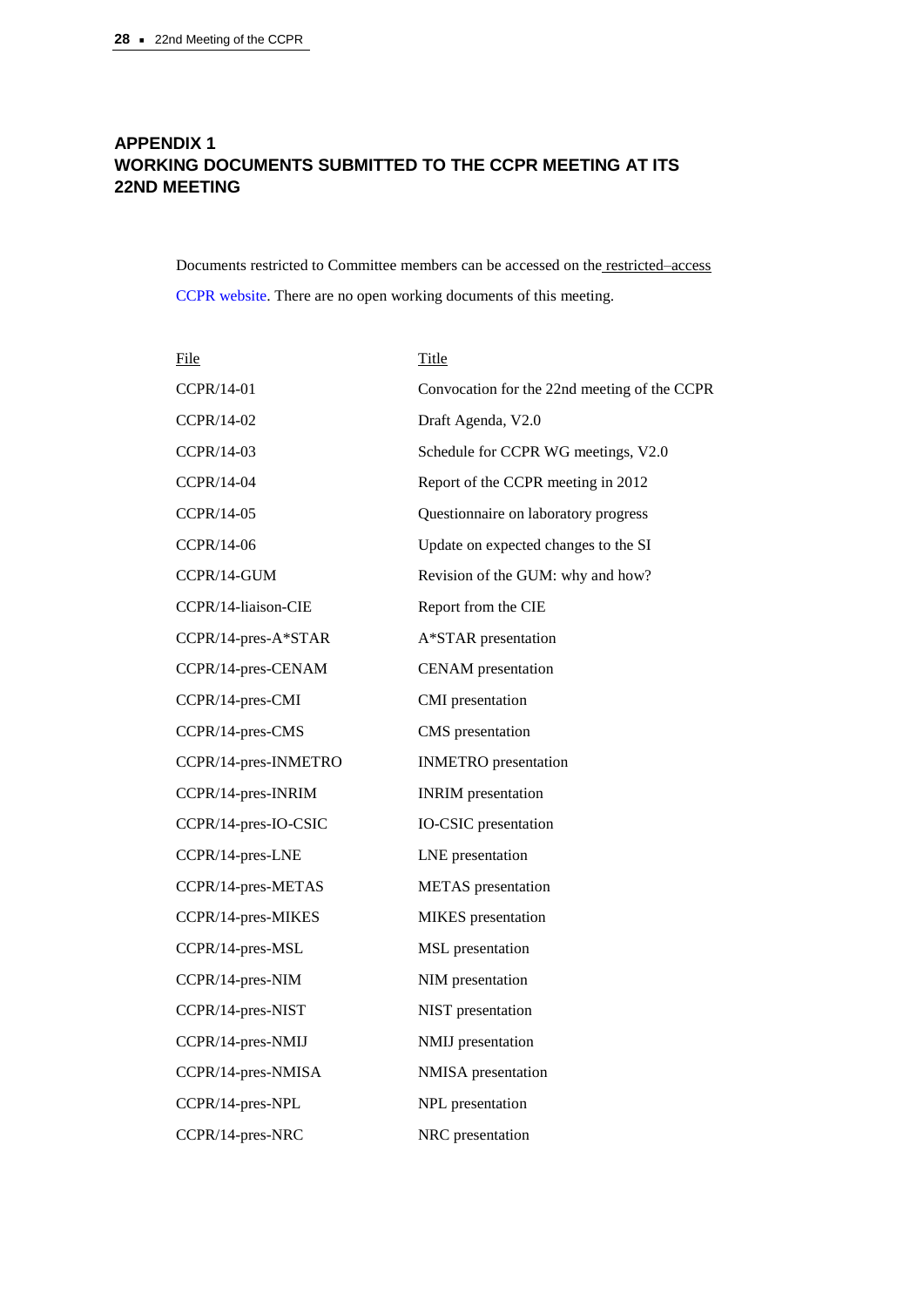CCPR/14-pres-PTB PTB presentation CCPR/14-pres-SMU SMU presentation CCPR/14-pres-VNIIOFI VNIIOFI presentation CCPR/14-pres-VSL VSL presentation CCPR/14-pres-WMO Report from the WMO CCPR/14-report-A\*STAR A\*STAR progress report CCPR/14-report-CENAM CENAM progress report CCPR/14-report-INRIM INRIM progress report CCPR/14-report-IO-CSIC IO-CSIC progress report CCPR/14-report-KRISS KRISS progress report CCPR/14-report-LNE LNE progress report CCPR/14-report-METAS METAS progress report CCPR/14-report-MIKES MIKES progress report CCPR/14-report-MSL MSL progress report CCPR/14-report-NIM NIM progress report CCPR/14-report-NIST NIST progress report CCPR/14-report-NMIA NMIA progress report CCPR/14-report-NMIJ NMIJ progress report CCPR/14-report-NMISA NMISA progress report CCPR/14-report-NPL NPL progress report CCPR/14-report-NRC NRC progress report CCPR/14-report-PTB PTB progress report CCPR/14-report-SMU SMU progress report CCPR/14-report-UME UME progress report CCPR/14-report-VNIIOFI VNIIOFI progress report CCPR/14-report-VSL VSL progress report CCPR/14-RMO-AFRIMETS Report from AFRIMETS CCPR/14-RMO-APMP Report from APMP

CCPR/14-pres-PMOD PMOD/WRC presentation CCPR/14-report-CMI CMI progress report (request of member status) CCPR/14-report-CMS Activity report from CMS/ITRI (request for observer status) CCPR/14-report-INMETRO INMETRO progress report CCPR/14-report-PMODWRC PMOD/WRC progress report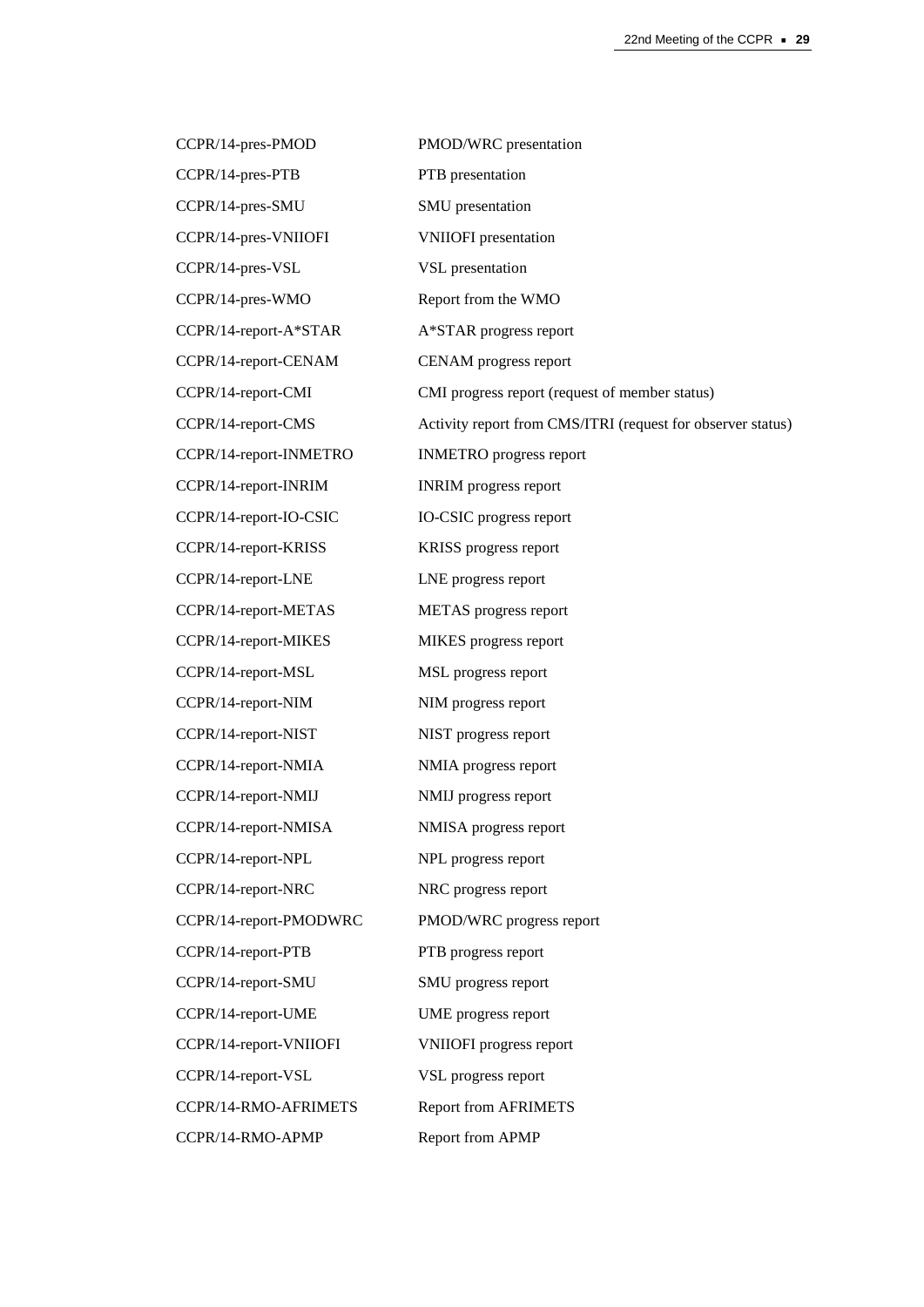| CCPR/14-RMO-COOMET  | Report from COOMET         |
|---------------------|----------------------------|
| CCPR/14-RMO-EURAMET | <b>Report from EURAMET</b> |
| CCPR/14-RMO-SIM     | Report from SIM            |
| CCPR/14-WG-CMC      | WG-CMC report to CCPR      |
| $CCPR/14-WG-KC$     | WG-KC report to CCPR       |
| CCPR/14-WG-SP       | WG-SP report to CCPR       |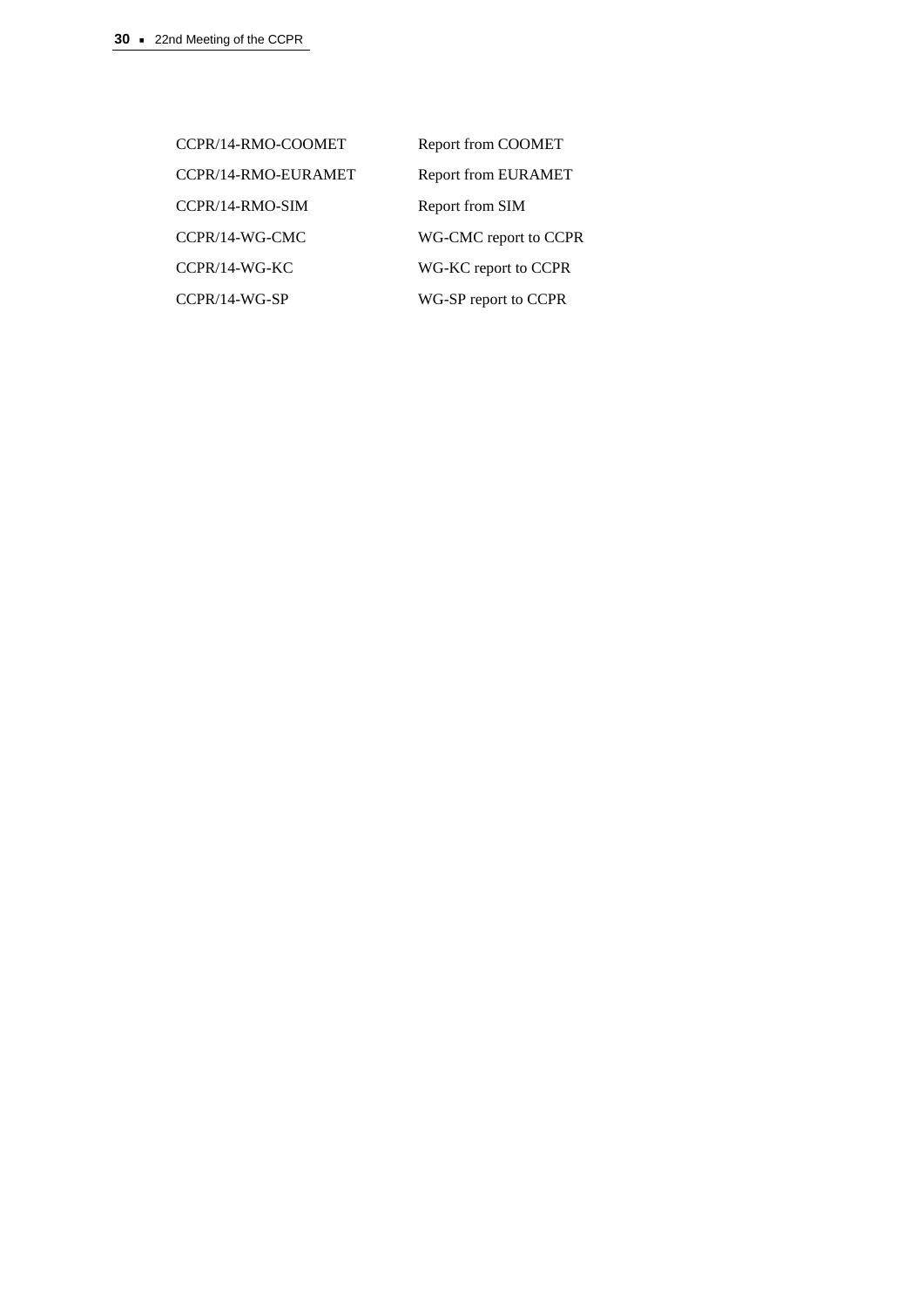## **APPENDIX 2**

## **Summary of Action Points**

| $AP1$ (page 8):   | WG-CMC Chair to include some slides related to the deadlines in CMC<br>review from JCRB Secretary in the WG-CMC report.                                                                   |
|-------------------|-------------------------------------------------------------------------------------------------------------------------------------------------------------------------------------------|
| $AP$ 2 (page 10): | Dr Ohno to prepare layout of a table for planned RMO supplementary and<br>bilateral comparisons. Dr Stock to consider the appropriate place in the<br>CCPR website and to inform members. |
| $AP3$ (page 10):  | Dr Ohno to send Dr Stock the final version of the G6 guideline for<br>publication on the CCPR website.                                                                                    |
| $AP$ 4 (page 11): | PMOD and WG-KC Chair to prepare a proposal for the solar irradiance<br>comparison.                                                                                                        |
| $AP 5$ (page 14): | Dr Blattner to give Dr Bich specific examples of complex distributions.                                                                                                                   |
| $AP 6$ (page 15): | Members to provide comments and examples related to the revision to the<br>GUM, with examples suitable for inclusion in the new version                                                   |
| $AP7$ (page 26):  | Dr Stock to distribute the draft version of the new SI brochure. CCPR<br>members to comment by the end of November.                                                                       |